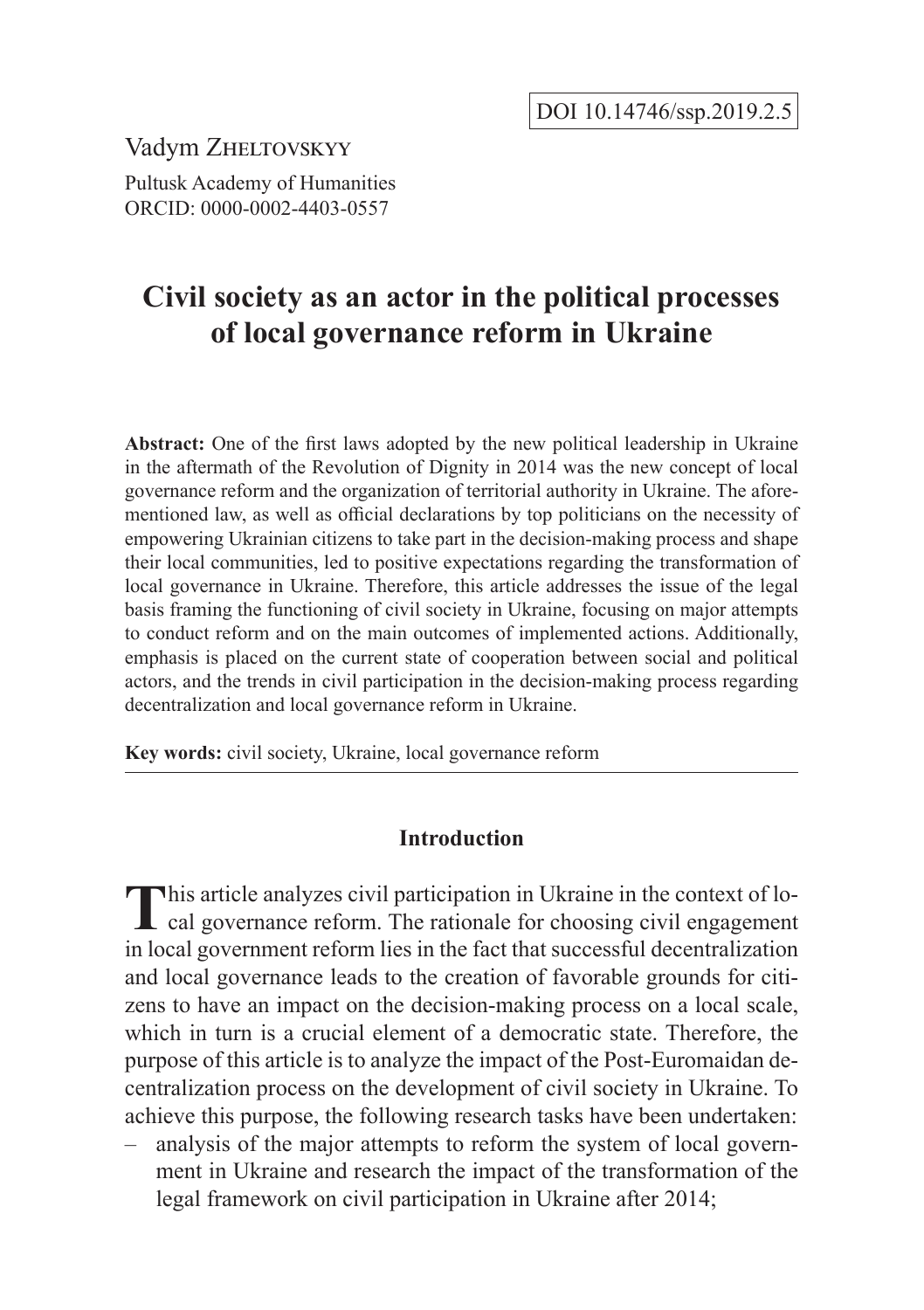– discussion of how the citizen-official relationship has changed since the dramatic events of the Revolution of Dignity and how military conflict in Donbas has shaped the priorities and directions of civil and political actors' activities.

Taking into account the stated purpose and research aims, the main hypothesis has been formulated as the following: the active engagement of Ukrainian civil society actors in the process of local governance reform may lead to a successful transformation that would meet the expectations of the citizens in a particular community. Simultaneously, such factors as the stability of the political system and the mechanisms of international support for decentralization influence the level of civil engagement in the reforms.

The methodology of this research is based on a descriptive and analytical examination of research objectives. The method of theoretical analysis of academic literature was used in order to analyze existing scientific perspectives on the fundamental features of civil society in Ukraine in 1991–2018, and, in order to define the terms 'citizen,' 'civil society,' 'civic participation,' and 'political participation.' Furthermore, the comparison method, based on the presentation of similarities and differences between processes and phenomena, proved to be useful in the analysis of existing legal instruments compared to those which existed during the Yanukovych administration, in order to show the changes implemented by post-Euromaidan authorities. The research also utilizes other methods that are used in political science, such as institutional and legal analysis. These methods were used with a view to presenting the essence of legal documents and their influence on citizen empowerment during different periods of Ukrainian independence, with particular attention paid to the post-Euromaidan period.

# **Definition of key terms**

Prior to the analysis of civic participation in Ukraine, this article presents the existing research on the given issue and definitions of terms such as 'civil society,' 'civic participation,' 'political participation,' 'citizen' and 'active citizenship,' which are of considerable importance for the undertaken research.

A number of scholars have made valuable attempts to define the key constituents of civil society and civic engagement in different countries.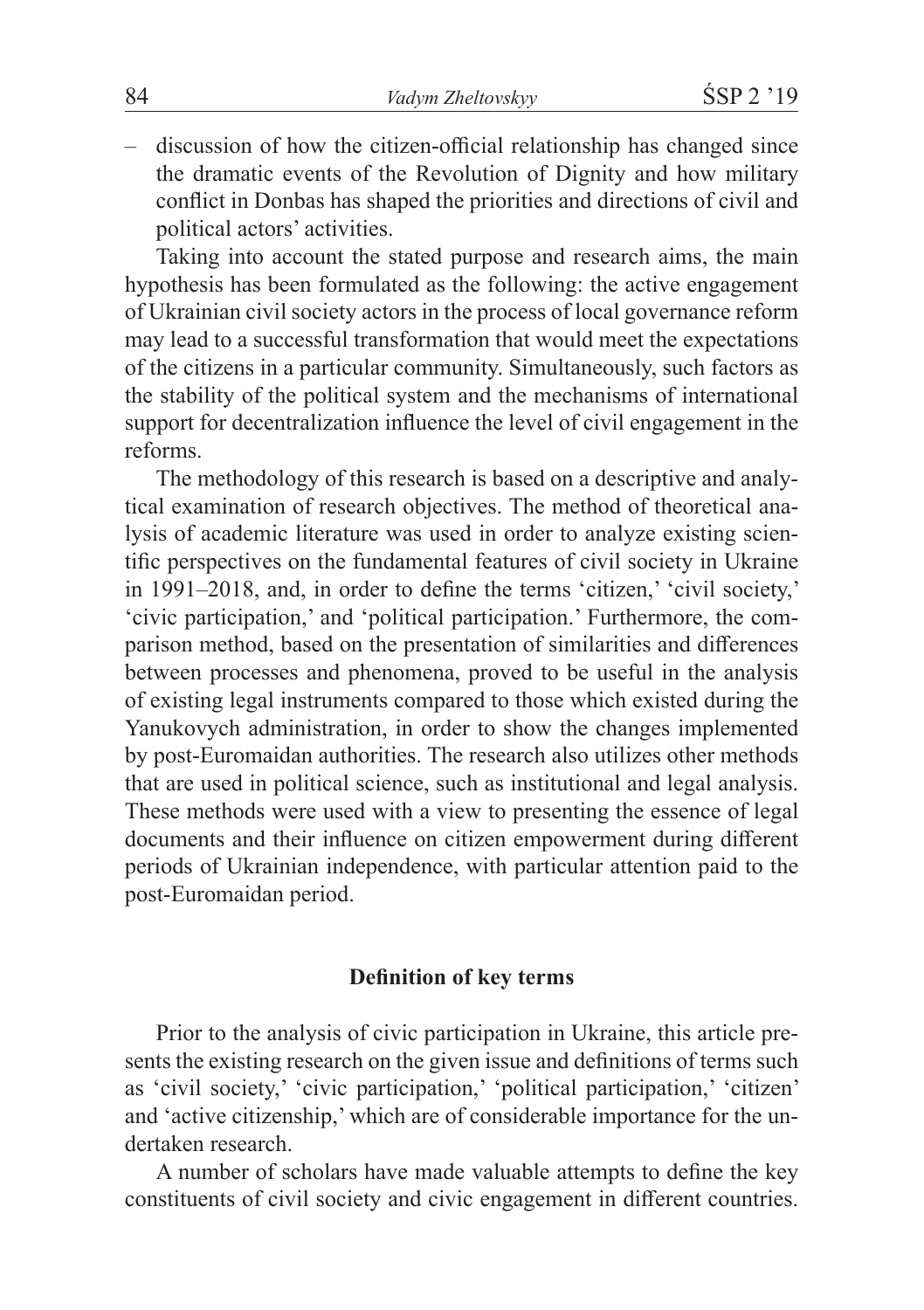In their broad study on transitions from authoritarian systems to democracy, Karatnycky and Ackerman assert that successful transitions require the creation of a dynamic civil society. Among the most essential constituents of a dynamic civil society, authors emphasize the following: general assistance for civil society actors, with a particular focus on education and training in civic nonviolent resistance, and assistance for the establishment of civic coalitions that would serve as a basis for such resistance (Karatnycky, Ackerman, 2005, p. 11).

Regarding definitions of the term 'civil society,' Way uses it to broadly refer to the voluntary networks of independent organizations and institutions that are not controlled by the state. Like Way, one might assess the strength of civil society according to three criteria: civil society as a 'traffic cop' that acts as a facilitator of existing protest activity; civil society as a 'dispatcher' that mobilizes people to start protests; and in the framework of the institutionalization or stability of protest organizers (Way, 2005, p. 37).

Meanwhile, Kolodiy considers the constituents of civil society to be institutions that should serve a number of functions: (1) as a tool for the self-expression of individuals, their self-organization and realization of their own interests; (2) as a guarantee for citizens' individual rights and as a helping instrument in cases of citizens' struggle with a state; (3) as an advocate for a particular social group at the level of state official; (4) as a basis for the democratic state order, etc. (Kolodiy, 2002).

Additionally, Barret and Zani define the term 'citizen' as any individual who can participate in political and civic processes, or be affected by political and civic decision-making (Barrett, Zani, 2015, p. 3). In this context, interesting insights have been provided by Peter Levine and Karol Sołtan, who define the elements that are necessary for being a good citizen. These scholars argue that good citizens are open to different opinions and to reaching a consensus. At the same time, in order to make changes, deliberation should go hand in hand with work and collaboration. In this case, "people make things of public value together" (Levine, 2013, p. 3). Karol Sołtan defines citizens as co-creators of their worlds. In his definition of the emerging field of civic studies, Sołtan argues that it is not a citizen but "a society full of civic initiatives" that is the relevant image and inspiration for civic studies or the "new civics." In fact, the term 'civic studies' was coined in 2007 by seven respected scholars with the following definition of its aim: "to understand and strengthen civic politics, civic initiatives, civic capacity, civic society and civic culture" (Sołtan, 2014, p. 9).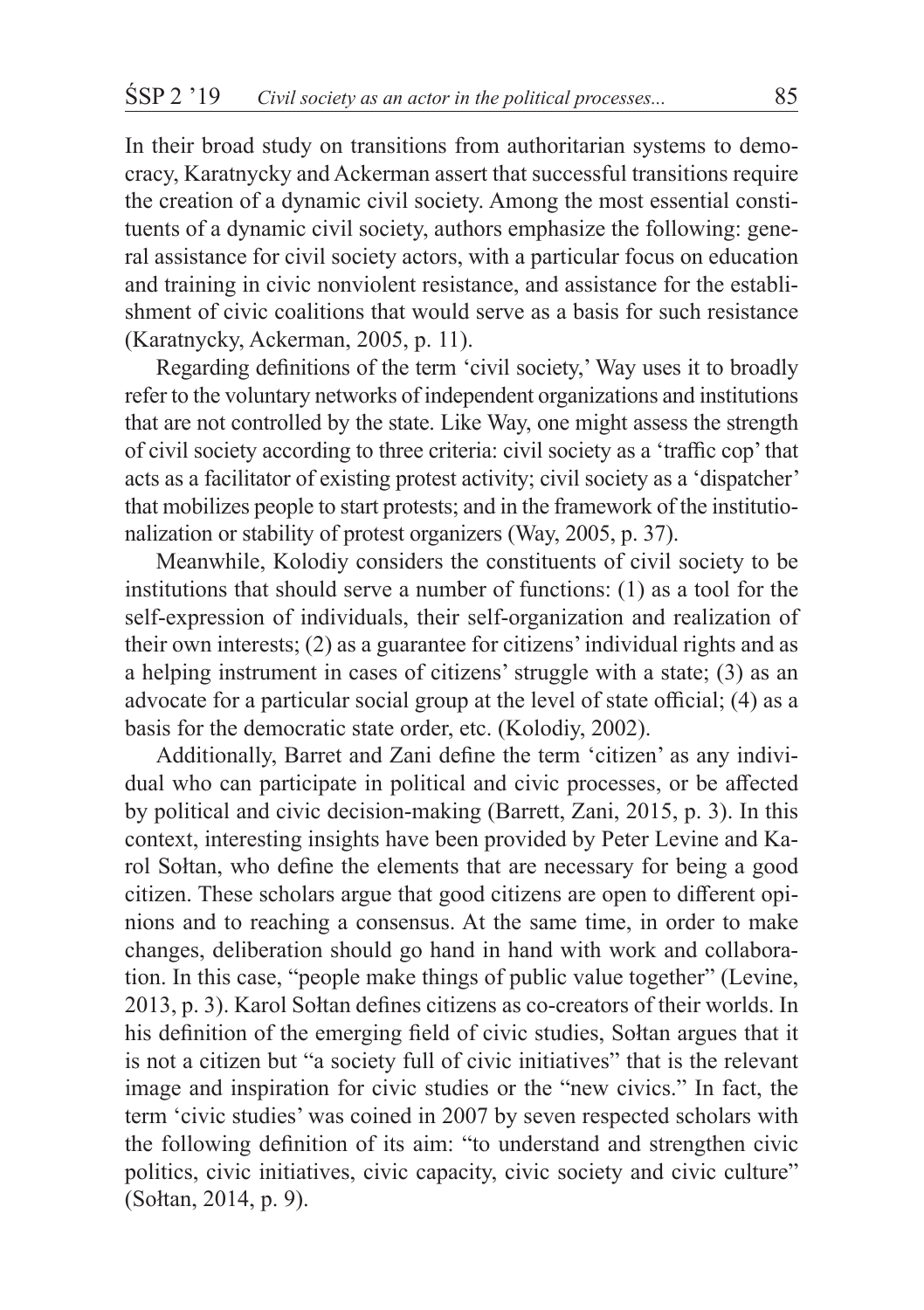As far as scientific perspectives on civic and political participation are concerned, Zukin et al. point out the distinction between two notions. As a matter of fact, most authors accept the definition of political engagement proposed by Verba, Schlozman, and Brady, who defined political engagement as "activity that has the intent or effect of influencing government action – either directly, by affecting the making or implementation of public policy, or indirectly, by influencing the selection of the people who make those policies." At the same time, civic engagement is defined as an organized individual or group voluntary activity focused on problem-solving and helping others (Zukin et al., 2006, pp. 6–7). Both definitions presented above were used by Barrett and Brunton-Smith in their article *Political and Civic Engagement and Participation: Towards an Integrative Perspective.* These authors analyze multiple levels of factors (macro-contextual, demographic, psychological, etc.) that influence both civic and political participation (Barrett, Brunton-Smith, 2014).

Furthermore, Barrett and Zani discuss factors and processes that influence civic and political participation in Europe and refer to ideas presented by Zukin et al. and Barrett and Brunton-Smith, pointing out the variety of different forms of civic and political engagement. Additionally, these authors connect political engagement with political institutions, processes and decision-making, while civic participation is connected with interests, goals, concerns and the common good of a particular community. Scholars emphasize that both types of engagement involve active participatory behaviors (Barret, Zani, 2015, p. 4).

Levine and Lee attempt to find a new model for the engagement of citizens in the United States, and advise municipal governments to enlist "more citizens in more consequential civic work" (Levine, Lee, 2016). These authors emphasize the capacity of municipal governments to turn ordinary volunteering into opportunities for deliberation about issues, collective action, and establishing relationships among representatives of municipalities and local communities (Levine, Lee, 2016).

In their reflections on the essence of the term 'civic engagement,' Adler and Goggin assert that even though this term has mainly been used in literature on the subject in reference to younger people, a new movement has appeared promoting greater civic engagement among older adults. Additionally, scholars quote Robert Hollister, who preferred the term 'active citizenship' as an alternative to civic engagement with emphasis on collective action (Adler, Goggin, 2005, p. 238).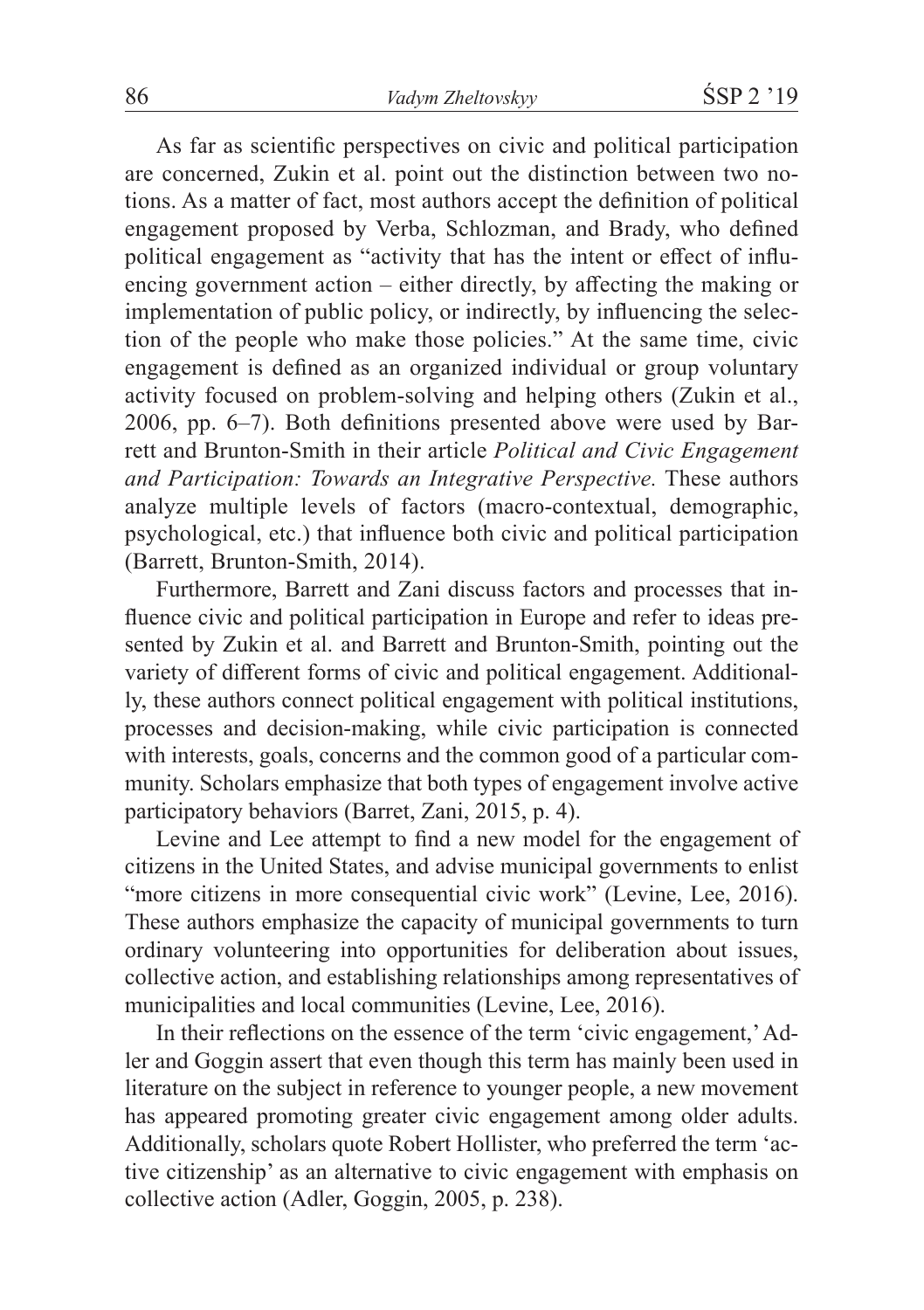Concerning the issue of collective action, Sirianni reflects on collaborative governance, stressing the importance of a pragmatic approach to the questions of policy design, complex governance and democratic theory. As an example of successful collaborative governance, the author emphasizes the significance of encouraging ordinary citizens to actively co-produce public goods. Taking into account the complexity of public goods, they often cannot be effectively produced and delivered by a direct tool of government. Therefore, policy should engage ordinary citizens, in cooperation with public servants and other professionals, in producing certain public goods. One important aspect of this is that the role of citizens should not be narrowed to simply advocating for public goods, paying for them through taxes, and then consuming them as services and benefits. Instead, it should help provide the tools and templates to enable citizens to become skilled, responsible and effective producers of these goods (Sirianni, 2009, p. 42).

On the subject of civic engagement in Europe, Alla Marchenko has conducted comparative research based on European Values Studies. According to Marchenko, "civic engagement is a multi-faceted phenomenon which could be analyzed from three regimes of engagement, offered by Laurent Thevenot: the regime of familiar engagement, the regime of engagement in a plan, and the justifiable action engagement regime." When speaking about post-soviet European states, this scholar underlines their correspondence to the regime of familiar engagement, which means personal attitudes dominate over activities (Marchenko, 2014, p. 350).

## **Civil society in Ukraine – literature review**

Academic literature has approached civil society in Ukraine from a number of perspectives. In 2001, Taras Kuzio published his article on the issue of identity and nation-building in Ukraine, asserting that the disintegration of the Soviet Union had created grounds for the revival, evolution and strengthening of identity among Ukrainians. He predicted the establishment of a national identity of Ukraine based on "emphasizing itself as part of central-eastern Europe" and thus "contrasting itself to the Russian, former Soviet and Eurasian 'other'." At the same time, Kuzio pointed to the lack of consensus between competing political groups in Ukraine, who either associated themselves with Europe or with Russia (Kuzio, 2001, p. 344).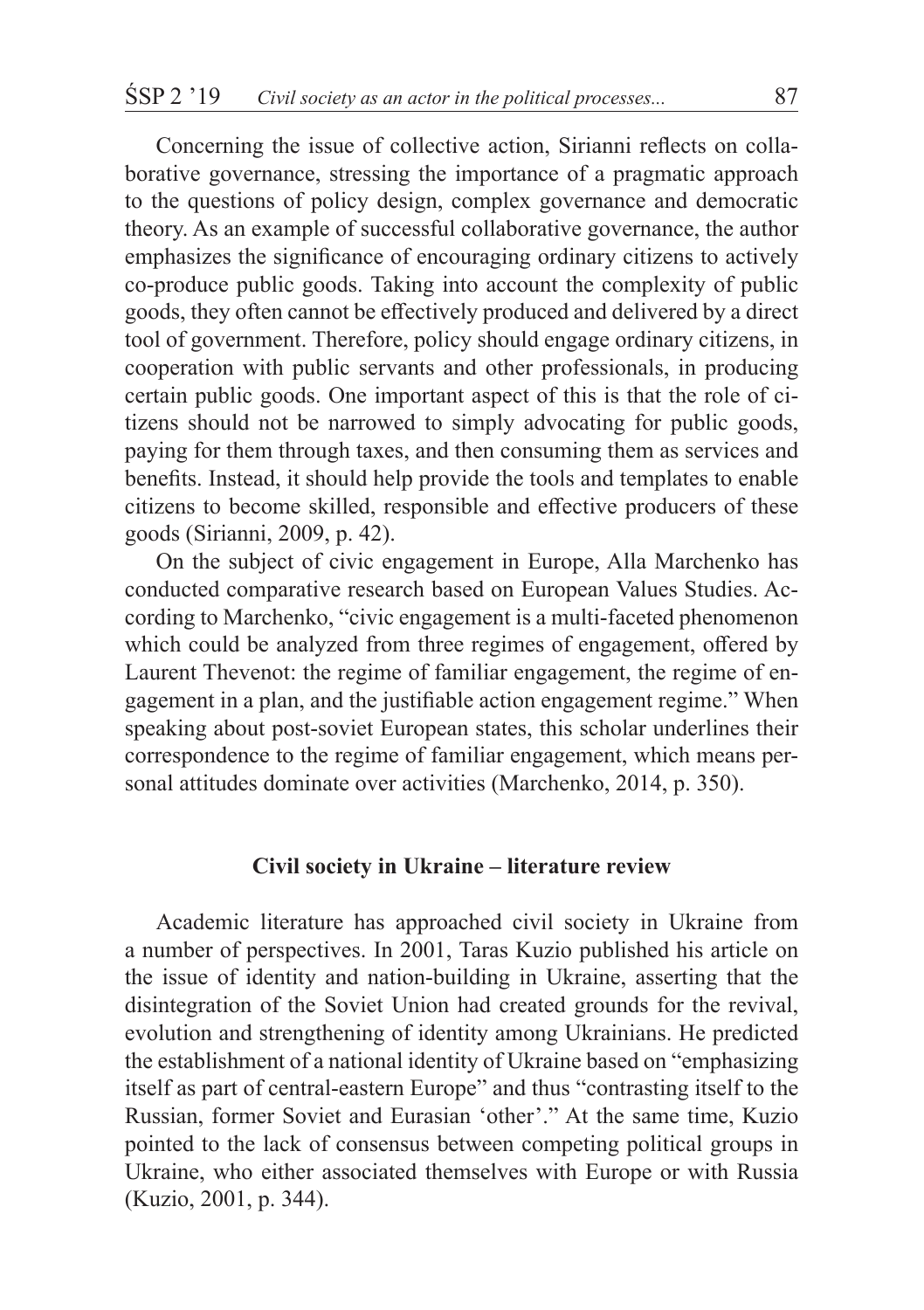The European identity of some Ukrainians could be observed during the Orange Revolution in 2004. As Kaskiv, Chupryna and Zolotariov summarize in their article on the PORA movement, prior to the 2004 Orange Revolution there were growing authoritarian tendencies in Ukraine, which led to the restriction of citizens' fundamental freedoms and rights. These authors defined the key features of the Ukrainian situation that influenced the implementation of PORA's civic educational initiative. Among the most important are the following: large territory and population; historical, social and cultural heterogeneity; different levels of access to the independent mass media in different regions; and Russian interference in Ukrainian elections (Kaskiv, Chupryna, Zolotariov, 2005, p. 129). In the context of media access, Nadia Diuk emphasized the considerable number of people following the Orange Revolution "by watching *Channel 5*, listening to *Radio Era* or hearing from friends and relatives in Maidan" (Diuk, 2006, p. 70); and Forbrig and Demes point to the primary goal of the PORA initiative, which was to provide voters with sufficient information to make a choice. In this way, civic activists were contributing to a "meaningful political change" (Forbrig, Demes, 2005, p. 179).

Regarding research on the nature and strength of Ukraine's civil society, scholars have concentrated their research on three Ukrainian revolutions (the Revolution on the Granite in 1990, the Orange Revolution in 2004 and the Revolution of Dignity in 2013) that are considered to be examples of the mobilization of Ukrainian civil society, which challenges claims regarding its weakness (Burluyk, Shapovalova, Zarembo, 2017, p. 2). Lucan Way adds one more protest to this list of social mobilizations in Ukraine that resulted in the ousting of chief executives – the 1993 strikes by miners from eastern Ukraine that led to early presidential elections (Way, 2014, p. 35).

On the other hand, the inability of Ukrainian civil society to implement changes in the aftermath of these revolutions is regarded as a sign of weakness. Orysia Lutsevych defines "a lack of engagement, clientelistic networks and corruption" as factors leading to the weak position of civil society in Ukraine in 2013 (Lutsevych, 2013, p. 1). Way asserts that Ukraine's civil society is relatively weak, stresses the inability of groups to mobilize large number of citizens without the support of private networks, and highlights the need to find ways to mobilize society which would not lead to greater violence and threaten the existing fragile polity (Way, 2014, p. 42).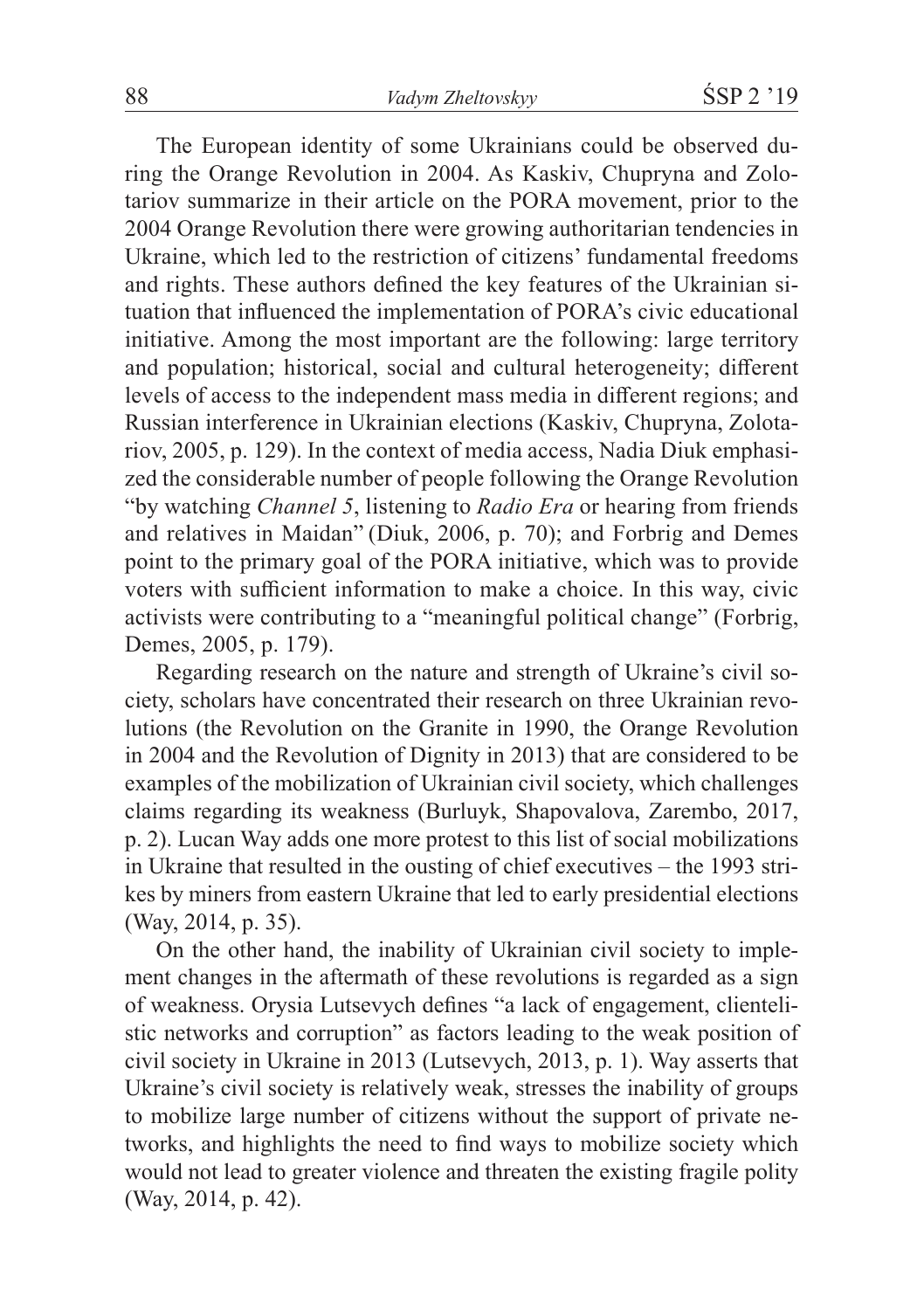Meantime, in their latest research paper, Lutsevych et al. underline the impact of the mobilization of civil society in the aftermath of Euromaidan, and the subsequent reforms leading to the weakening of Russian influence in Ukraine (Boulegue, Lutsevych, Marin, 2018). Furthermore, Nadia Diuk stresses the significant role of civic groups in the post-Euromaidan legislation work on a "reanimation package" of reforms (Diuk, 2014, p. 89).

Similar ideas are expressed by Worschech, who argues that the Revolution of Dignity led to the unprecedented growth of civil society in Ukraine and made it possible for Euromaidan activists and journalists to enter the political sphere. He continues saying that the unique feature of changing civil society in the post-Euromaidan period has been its ability to establish and further develop trust networks in Ukraine, to an extent that has not been seen before. At the same time, he points to the potential threats to civil society in Ukraine such as decreasing enthusiasm for civic engagement, the potential complications connected with "the transfer of crisis-centered volunteer networks into long-term policy-oriented civil society," or the legitimacy of new players, which often stems from their reputation rather than democratic procedures (Worschech, 2017, p. 24).

Speaking about the evolution of civil society in Ukraine in 2018, Natalia Shapovalova points out the positive dynamics of strengthening civil society since 2014, and, importantly for this article, emphasizes the first fruitful outcomes of decentralization reforms implemented by the post-Euromaidan authorities that created space for greater civil engagement in local initiatives, and for increased transparency and responsibility in local government. At the same time, as Shapovalova asserts, the level of support for grassroots groups, who often act locally supported by international donors, remains insufficient (Shapovalova, 2019). Interestingly, similar critical remarks on the necessity for Western donors to establish a new paradigm for the support of civil society in Ukraine were expressed by Lutsevych in 2013, who asserted that existing models of Western support did not affect much of Ukrainian society and were mainly concentrated on "supporting the patronage network NGOs and maintaining the gap between a few well-connected groups and the wider public" (Lutsevych, 2013, p. 16).

The brief literature review presented above illustrates the topicality of studies on citizens' roles in a state and civil engagement in political processes, which is the focus of this article. Thus, the following sections of the paper will concentrate on the examination of such issues as the le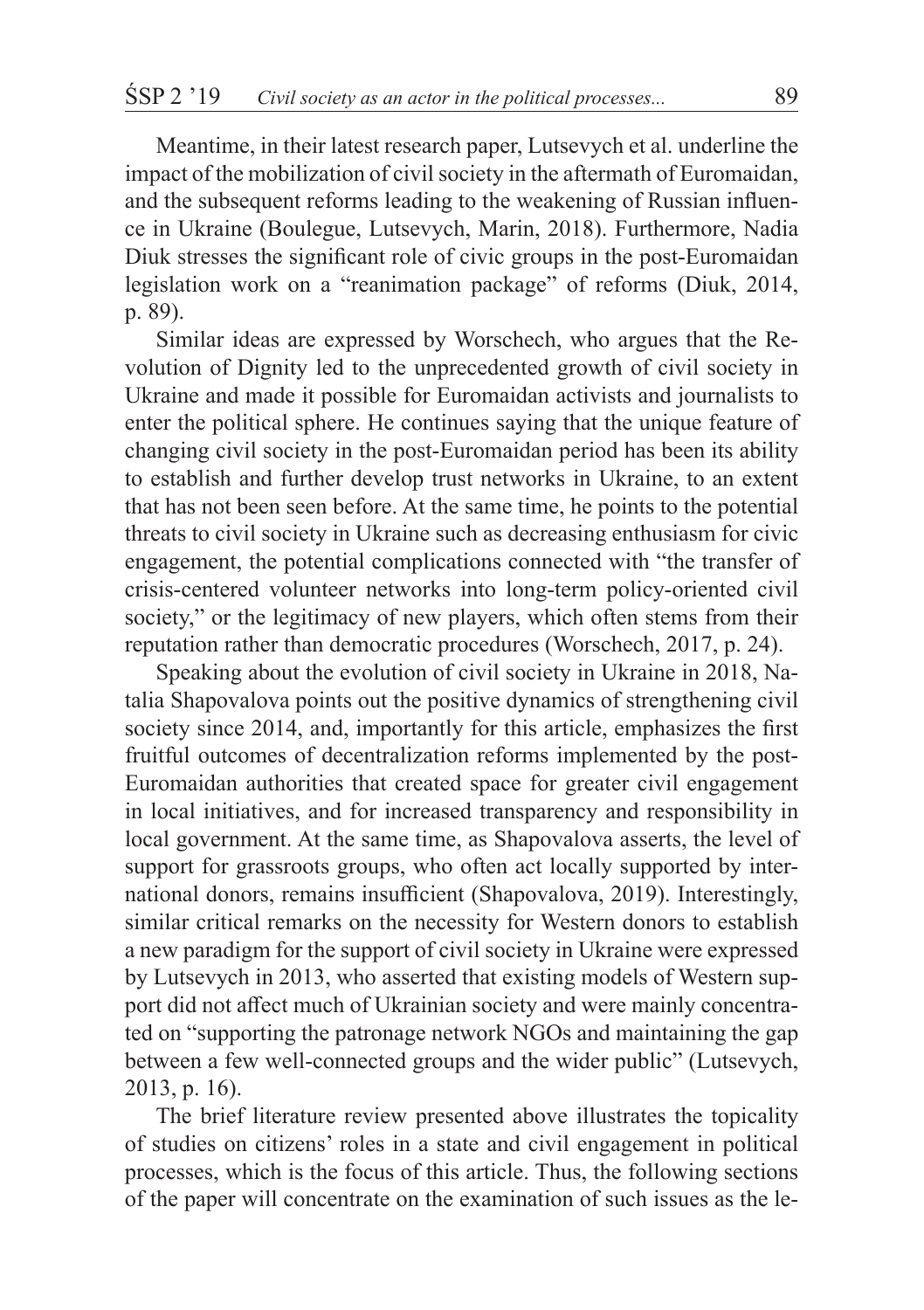gal basis for the effective functioning of civil society in Ukraine, and the evolution of the tradition of cooperation between civil and political actors on the matter of local governance reform.

#### **Legal basis of civil participation in Ukraine**

Regarding Ukraine, the issue of the forms of civil participation guaranteed by the state and the evolution of a legal framework for participation should be addressed. According to the Ukrainian Constitution, the Ukrainian people are the prime source of power (Art. 5, Constitution of Ukraine). Thus, the task of primary importance is to establish legal grounds for citizens' engagement in decision-making on the one hand, and finding ways to encourage cooperation between officials and citizens on the other.

Regarding public participation in the local governance process, Harnec et al. emphasize that one should not only speak about decentralization in the context of state power decentralization, which assumes the transition of more responsibilities to local governments, but also about the decentralization of local governance. Analysts see the realization of this kind of decentralization of local governance in the establishment of civil society institutions and/or business structures. To achieve this, the state should implement legal mechanisms of civil participation enabling citizens to take part in the decision-making process at the local level (Harnec, 2013, p. 81).

This article therefore makes an attempt to analyze the key legal acts and initiatives on local governance reform and citizen empowerment adopted or initiated since 2014 by key political actors in Kyiv. Emphasis is placed on presidential initiatives and the comparative analysis of national strategies on the development of local governance adopted in 2012 and 2016.

Regarding major attempts to reorganize the system of power in Ukraine during its 27 years of independence, it was the centralized model of power that led to internal controversy between central and local authorities because of an unclear division of state functions and powers between them, the replication of many functions, complicated budgetary relations, etc. (Izha, Krupnyk, 2012, p. 3). Moreover, it became an impediment to the development in the various regions, which led to a range of discussions on the decentralization process with the participation of many ac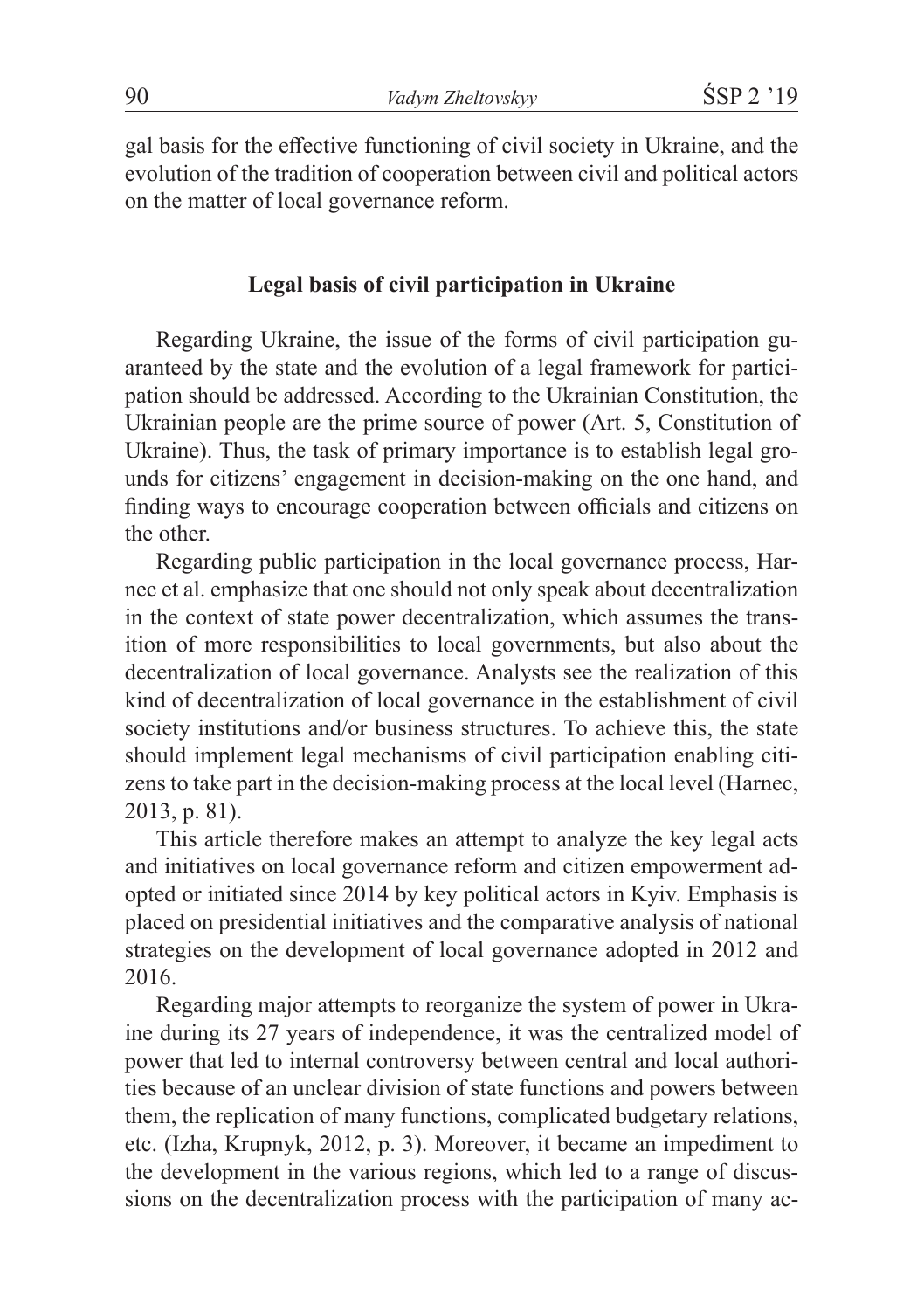tors. These attempts led to no significant changes, and often declarations with sound advice and expertise did not lead to any practical outcomes. The reason for this might be found in the unwillingness of state administrators to change the rules of the game. As a result, the question of transparency and professionalism in public service remained topical throughout the years of reform.

Therefore, it came as no surprise that one of the first laws adopted after the Revolution of Dignity was the concept of local governance reform and the reorganization of territorial authority in Ukraine, which was approved by the Cabinet of Ministers of Ukraine on April 1, 2014. This law was of particular importance and may be regarded as a message from the post-Maidan leadership to the domestic and international audience. Having been adopted almost two months before the presidential elections and half a year before the early parliamentary elections, this law illustrated the willingness of the new authorities to establish legal norms for active civil participation in the Ukrainian regions. Moreover, the topic of local governance reform and decentralization was high on the political agendas of all parties participating in the 2014 parliamentary election in Ukraine (*Political parties'*, 2014).

Furthermore, the issue of citizen empowerment in presidential agenda should be emphasized. Regarding the presidential impact on the legal framework of local governance in Ukraine, every Ukrainian president put significant effort into changing the Ukrainian Constitution, with the view to gaining more favorable conditions for the realization of his agenda. One of the most vivid examples of this was the adoption of the 1996 Ukrainian Constitution establishing a presidential-parliamentary form of government, and as Frye puts it, making the Ukrainian president one of the strongest in terms of power over the country's legislature, similar to those in Russia or Belarus (Frye, 1997, p. 547). Significantly, one of the popular arguments in favor of the need to make these changes to the Constitution was the statement that such changes would lead to the effective reform of local governance across Ukraine (Christensen et al., 2005, p. 207).

In order to answer the question of changes regarding the issue of local governance after 2014, one should study the way in which President Poroshenko has approached the matter of local governance in his legal initiatives. The first issue that should be taken into consideration is the concept of constitutional changes. Unlike local governance, this was not presented to the public immediately after the presidential election. The first step was made on March 3, 2015, when Poroshenko signed his order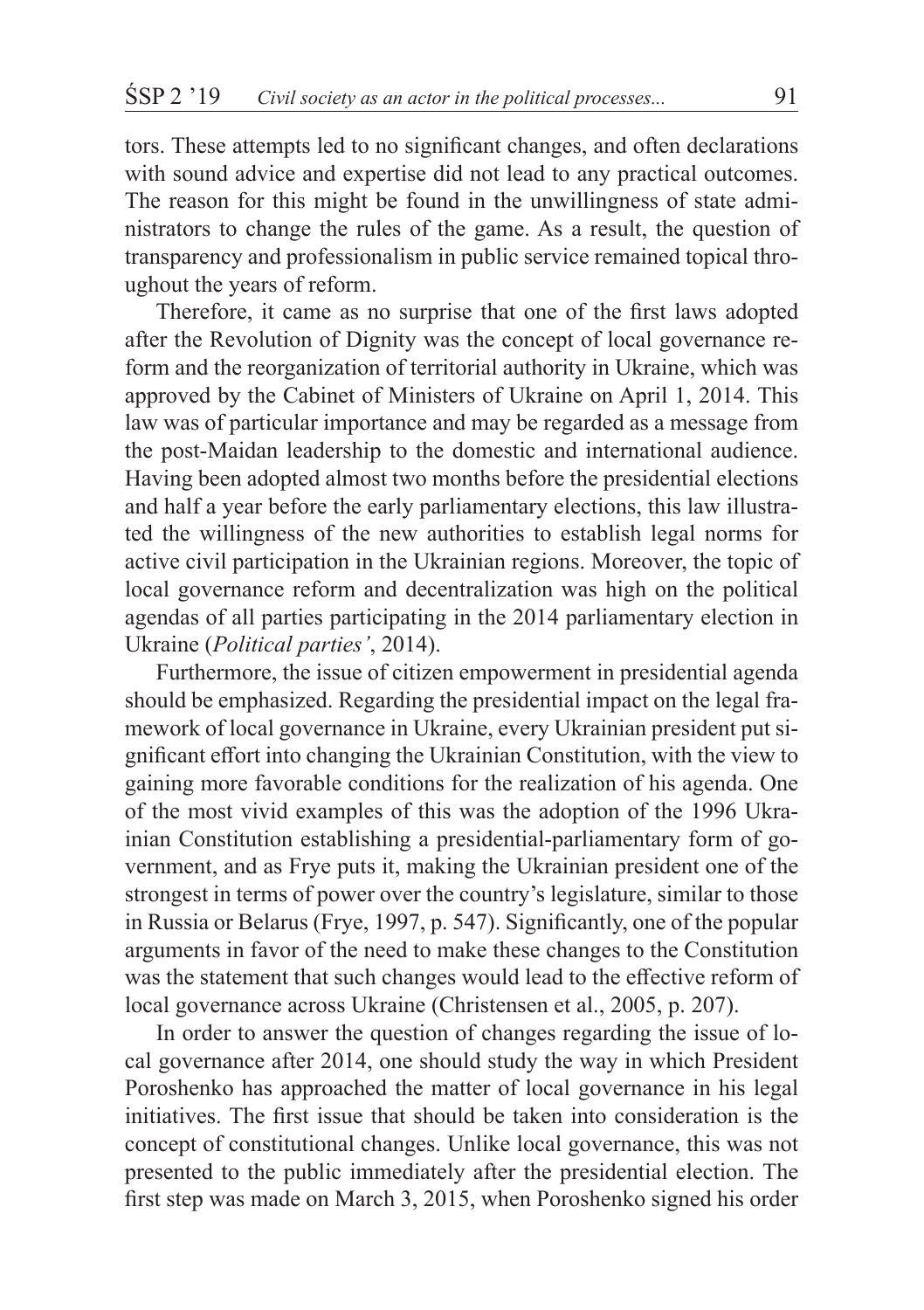#119/2015 on the Constitutional Commission. According to this presidential order, the main aim was to reach political and social consensus on the improvement of the constitutional regulation of social relations in Ukraine (Presidential Order #119/2015). As a result of workgroup discussions, a wide range of issues were analyzed. Interestingly, proposals from the decentralization workgroup were the last to be presented. However, the presenter of final decentralization proposals was the President himself. The timing of the speech was also symbolic. The key message that "decentralization will bring the Ukrainian political system closer to the European system"<sup>1</sup> was delivered by President Poroshenko in Verkhovna Rada on July 16, 2015, on the 25<sup>th</sup> anniversary of the Declaration of State Sovereignty of Ukraine.<sup>2</sup>

Furthermore, the Bill number 2217 *On Amendments to the Constitution of Ukraine (concerning the decentralization of power)*, adopted by the Constitutional Commission, was sent to the Constitutional Court of Ukraine for review. It should be mentioned that this document was a topic of discussion on many domestic and foreign forums, including the discussion between Ukrainian top officials and leaders of the Normandy format<sup>3</sup> or the European Venice Commission, whose Head described it as probably the only real approach that was possible in the current situation (The Insider). In turn, the German and French leaders noted that the introduction of decentralization amendments and further constitutional reform would guarantee the consolidation of democracy in Ukraine and the implementation of the Minsk agreements. Furthermore, the U.S. Assistant Secretary of State, Victoria Nuland, visited Kyiv before the vote on this bill in Verkhovna Rada and was present alongside the U.S. Ambassador to Ukraine in the parliament during the voting.

Concerning the essence of the 9-page decentralization proposal, the following aspects should be stressed:

<sup>1</sup> For full text of presidential speech see: http://www.president.gov.ua/news/vistup-prezidenta-ukrayini-na-plenarnomu-zasidanni-verhovnoy-35657.

<sup>&</sup>lt;sup>2</sup> The Declaration establishing the principles of Self-Determination of the Ukrainian Nation, Rule of the People, State Power, Citizenship, Territorial Supremacy, Economic Independence, Environmental Safety, Cultural Development, External and Internal Security, and International Relations.

<sup>&</sup>lt;sup>3</sup> The Normandy format is a diplomatic group of senior representatives of four countries (Germany, Russia, Ukraine and France) which met to resolve the crisis situation in the East of Ukraine. The Normandy format operates mainly through telephone calls between the Ukrainian, Russian and French presidents, the German chancellor and their respective ministers of foreign affairs.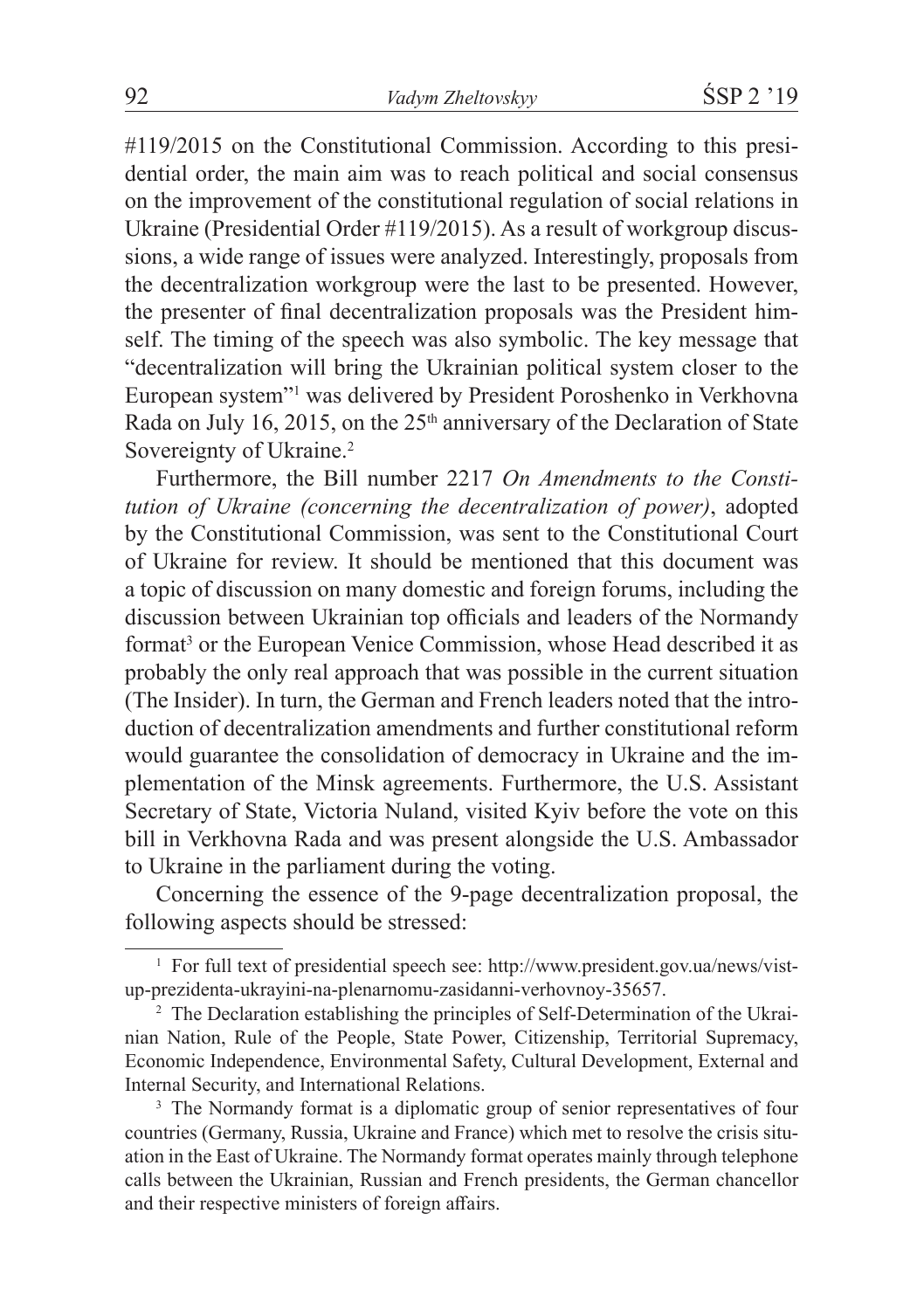- as before, Ukraine is made up of 27 regions, including the Crimean peninsula and city of Sevastopol;
- the administrative territorial system of Ukraine includes *hromady*, districts (*rayons*) and regions;
- the amount of districts (*rayons*) is reduced from 490 to 150;
- district (*rayon*) includes several territorial communities (*hromady*) that unite several villages or towns;
- *hromady* are the primary, basic, and main unit of the administrative and territorial system of Ukraine. They receive the right to decide on primary and secondary education, emergency services, municipal police, social protection, landscape of territories, etc.;
- *hromady* elect councils that constitute the executive body, with an elected head of the council;
- the regional council appoints an executive body that replaces regional state administrations;
- the office of the Prefect as a controlling body is appointed by the President after nomination by the Cabinet of Ministers. The main task of the Prefect will be to oversee compliance with the Constitution in the policies of local councils, etc. (*Draft Law...*). According to Poroshenko speaking in Parliament, "Prefects would have nothing to do with the management of budget flows and financial resources of the local government. They would not govern, but only perform monitoring functions" (*President: Decentralized*).

In terms of the reaction to the voting on the decentralization proposal, most comments refer to the proposed amendment regarding occupied parts of the Donetsk and Lugansk regions, stating that the "peculiarities of local governance in certain districts of the Donetsk and Lugansk regions are defined by separate law" (*Draft Law...*).

In order to further follow the changes in political declarations regarding providing support for civil society in Ukraine, the National Strategies on the Development of Civil Society in Ukraine adopted in 2012 and 2016 should be analyzed. Interestingly, comparing the problems faced by civil society before the Revolution of Dignity, which were reflected in the 2012 Strategy and signed by Victor Yanukovych, with the problems presented in 2016–2020 Strategy signed by Petro Poroshenko, one can find a range of similar challenges, such as:

- low level of transparency in the activities of local authorities;
- high levels of bureaucracy in the relationship between authorities and civil activists;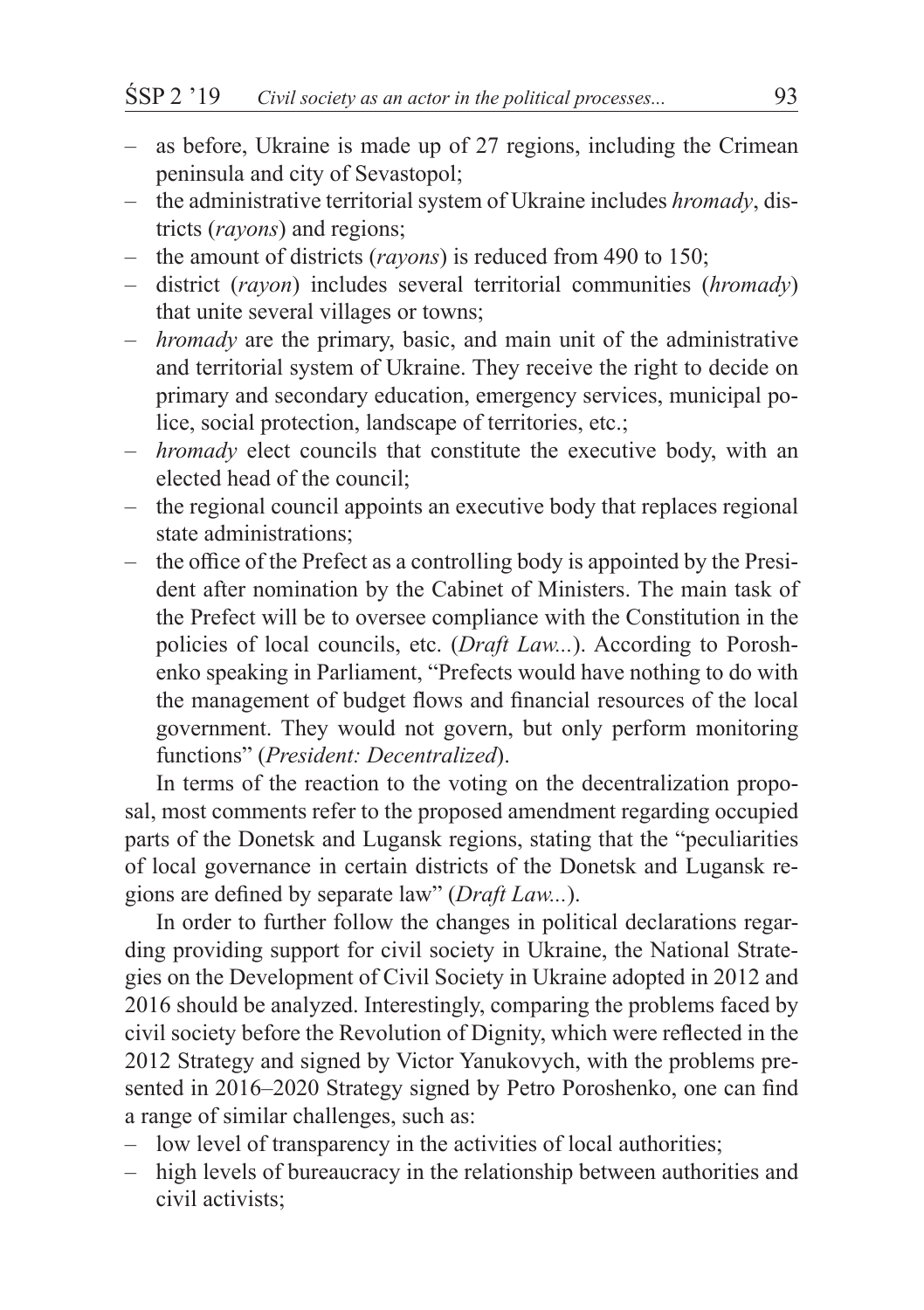- flaws in the legal system creating artificial barriers to the implementation of civil initiatives;
- lack of effective civil control over local authorities' performance;
- insufficient engagement of civil activists in the formation of state policy;
- lack of incentives for civil society institutions, etc.

At the same time, the most significant difference between the documents lies in the evaluation of civil society and their attempts to be part of state development process. The 2012 Strategy includes critical remarks towards the low level of awareness of democratic mechanisms among citizens and their inability to self-organize in order to solve social problems. Moreover, among other obstacles to the development of civil society were listed low levels of public awareness of basic concepts such as 'civil society,' 'democracy,' 'rule of law,' the principle of the separation of powers, coordination of interests, tolerance and consensus, and respect for human minorities.

The 2016 Strategy includes no such criticism. Conversely, all blame is put on the authorities and their inability to provide civil society with the necessary conditions for successful development and fruitful cooperation. This criticism includes the lack of a unified state policy on the promotion of civil society values, insufficient access of civil organizations to state financial support, unclear selection processes during grant applications, etc.<sup>4</sup>

Regarding the goals and principles of the 2016–2020 Strategy, this document states that its main purpose was to create favorable conditions for the development of civil society, establish effective cooperation between the public and governmental authorities on the basis of partnership, provide additional opportunities for the realization and protection of the rights and freedoms of citizens, and meet social interests with the help of various forms of participatory democracy, public initiatives and selforganization.

Additionally, four strategic goals are declared:

- 1) the creation of favorable conditions for the development and institutional development of civil society;
- 2) ensuring effective procedures for public participation in the shaping and implementation of state and regional policy issues of local importance;

<sup>4</sup> Based on the author's comparative analysis of the Strategies on the Development of Civil Society adopted in 2012 and 2016.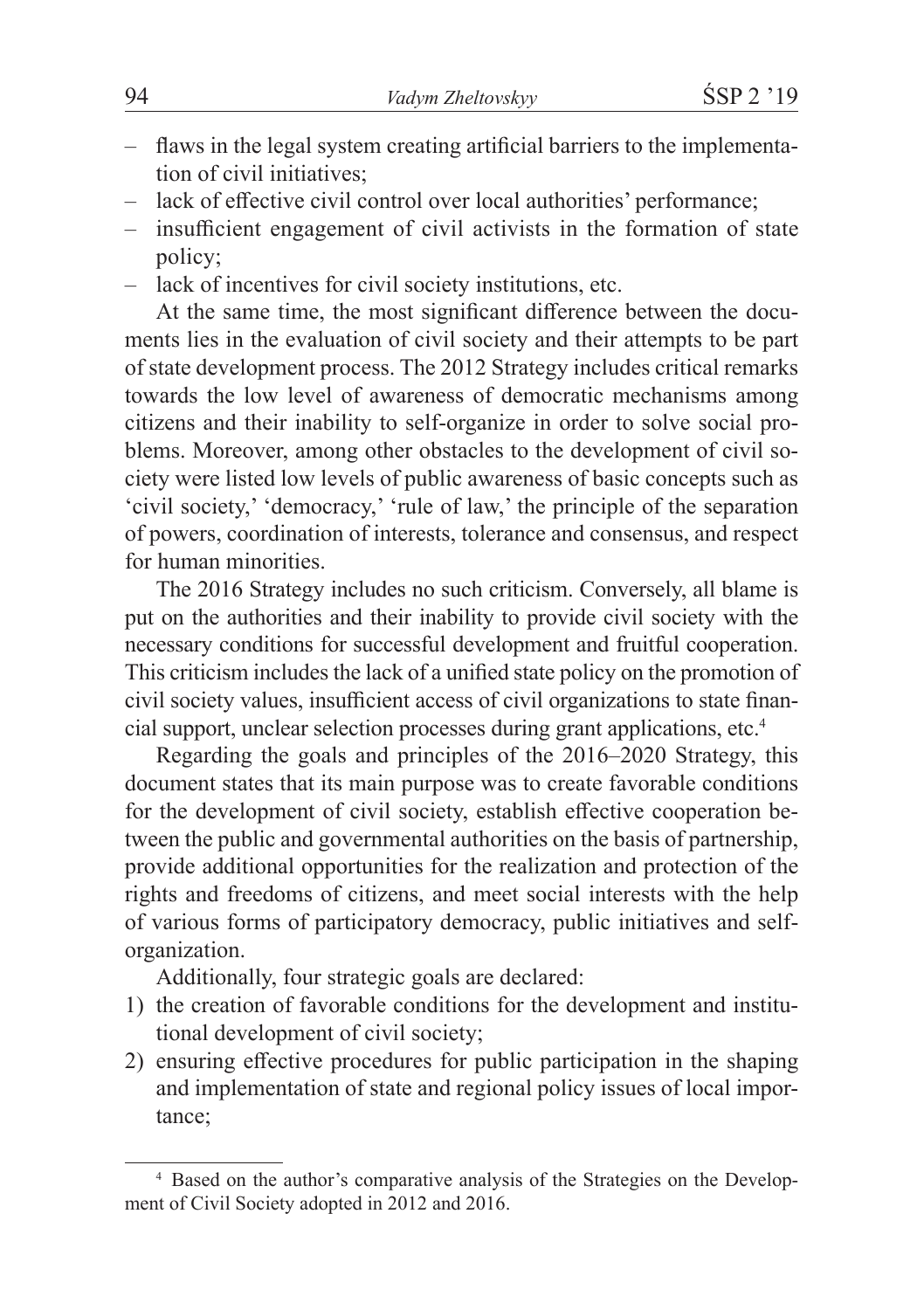- 3) stimulating the participation of civil society in the socio-economic development of Ukraine;
- 4) the creation of favorable conditions for inter-sectoral collaboration (2016–2020 Strategy).

The most important aspect is the participation of NGO representatives and OSCE experts, who conducted research on civil society dynamics and activities in Ukraine during the development and official signing of the document. As a matter of fact, the OSCE Project Coordinator in Ukraine has been organizing regional discussions on revising the existing strategy in light of the new trends, opportunities and challenges for Ukrainian civil society.

Any analysis of the legal framework for the development of Ukrainian local governance would not be complete without taking into account the latest changes that were adopted by Ukrainian parliament in 2017. These changes include the voluntary amalgamation and status of the *starosta* (head) of villages and settlements. In fact, the amalgamation of *hromady* into larger territorial communities enables more effective management and creates conditions for the more successful implementation of local initiatives. As a matter of fact, by February 10, 831 amalgamated territorial units had been created. Thus, as of February 2019, almost 20% of the Ukrainian population lived in amalgamated territorial units.

Experts point out the positive aspects of the amalgamation process, such as the legal authority vested in local communities, the engagement of human capital in local processes, and inter-communal cooperation. On the other hand, the slow process of taking control over basic public services due to the voluntary nature of *hromady* unification is defined as a problematic aspect of the process (Rabinovych, Brown, Umland, 2018). On the whole, observers agree that the major impediment to the process of decentralization and local governance reform is the lack of constitutional amendments for this purpose (*Nations in Transit 2018*; Rabinovych, Brown, Umland, 2018).

## **Cooperation between social and political actors**

Having presented the legal initiatives on local governance reform and the issue of civil access to the decision-making process in the political program of Ukrainian government, focus of the latter part of this article will be on the state of cooperation between social and political actors in the Ukrainian regions.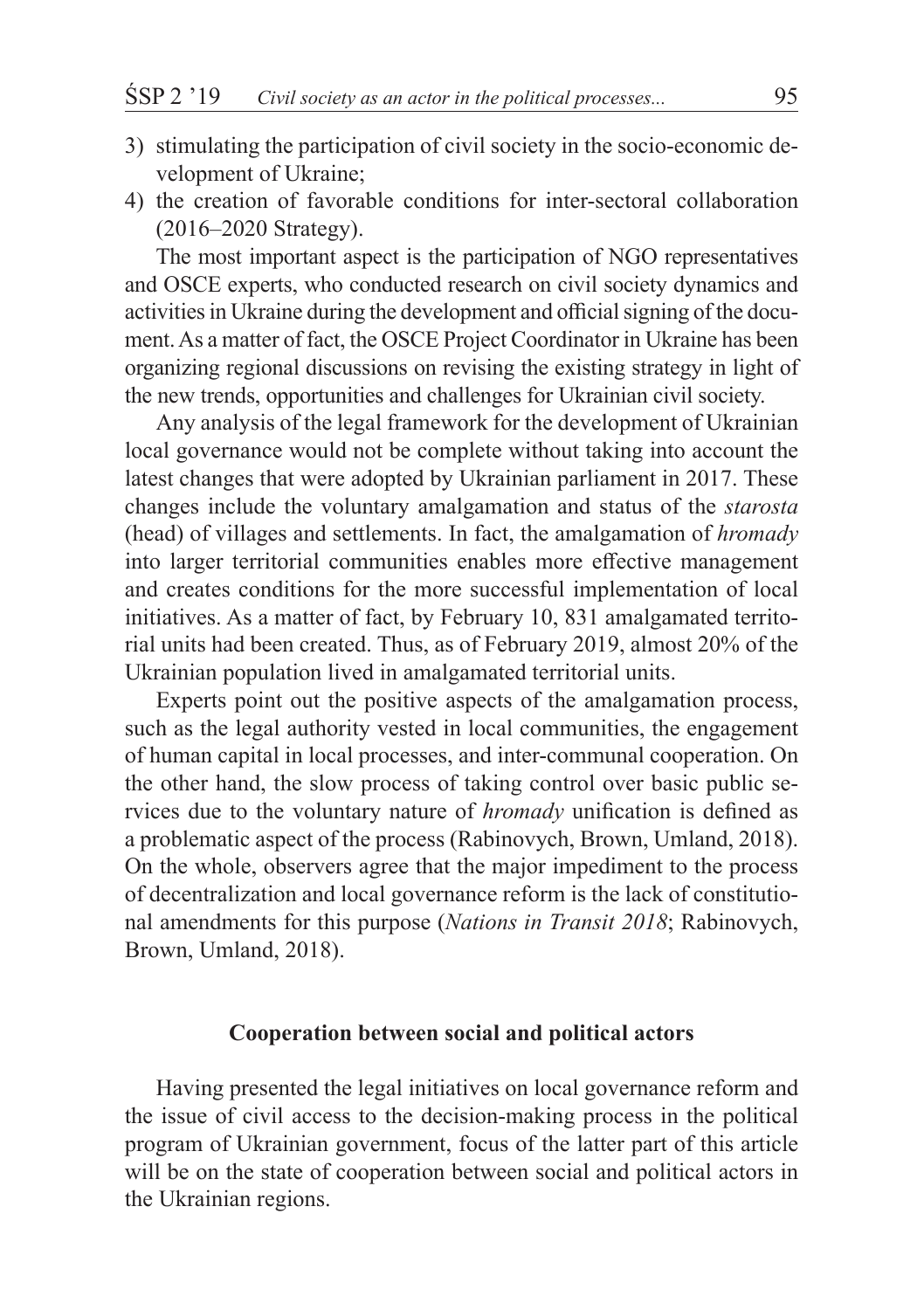The above-mentioned concept of local government reform in Ukraine illustrates the intention of the central authorities in Kyiv to implement the model of gradual, transparent and open mechanisms of local democracy. However, as many scholars assert, international experience vividly shows that the successful implementation of reforms comes as the result of a complicated search for compromise and public dialogue between the government, business, institutions of civil society and citizens (Kovbasiuk, 2014, p. 92).

Regarding the evolution of civil society organizations, a number of positive changes happened after 2014. If in 2012 Ukrainian researchers described Ukrainian society as transitive and non-consolidated (Vinnikov, 2012), by 2015 Gorbulin et al. pointed to a rapid structure-building process in the civil sector and the role of self-organized groups of activists in volunteer or charity movements aimed at solving the crucial problems of the Ukrainian state which, according to the authors, proved the maturity of Ukrainian civil society and its readiness to influence the transformation of the socio-political reality. Since the Revolution of Dignity, the major focus of volunteers' activity was support for democratic aspect of national development, support for the security of Ukraine and aid to people suffering due to the military tensions in the Donbas region (Gorbulin et al., 2015, p. 185).

Civil participation in internal political transformations is said to be a beneficial factor for the transparency mechanisms being built in the sphere of national security. Furthermore, the Civil Lustration Committee of Ukraine took an active role in the development of legal acts *On Restoring Confidence in the Judicial System of Ukraine* and *On Power Purge*. The aforementioned laws are important steps toward the democratization of Ukrainian society, as they put limits on admission to involvement in the administration of state affairs by individuals who worked in close cooperation with Viktor Yanukovych and whose decisions or lack of decisions led to threats to the national security of Ukraine or the violation of human rights and freedom.

Another document including advice from civil society activists is the Ukraine 2020 Strategy which defines goals and indicators to measure their achievement, as well as directions and priorities for state development. As the authors put it, the purpose of the reforms is to achieve the European standard of living and the rightful place for Ukraine in the world. Among the priority objectives were decentralization and local governance reform (*Ukraine 2020 Development Strategy*).

Overall, scholars speak with one voice on the necessity of regular cooperation between state institutions and the structures of civil society, with the view to monitoring and influencing the decision-making pro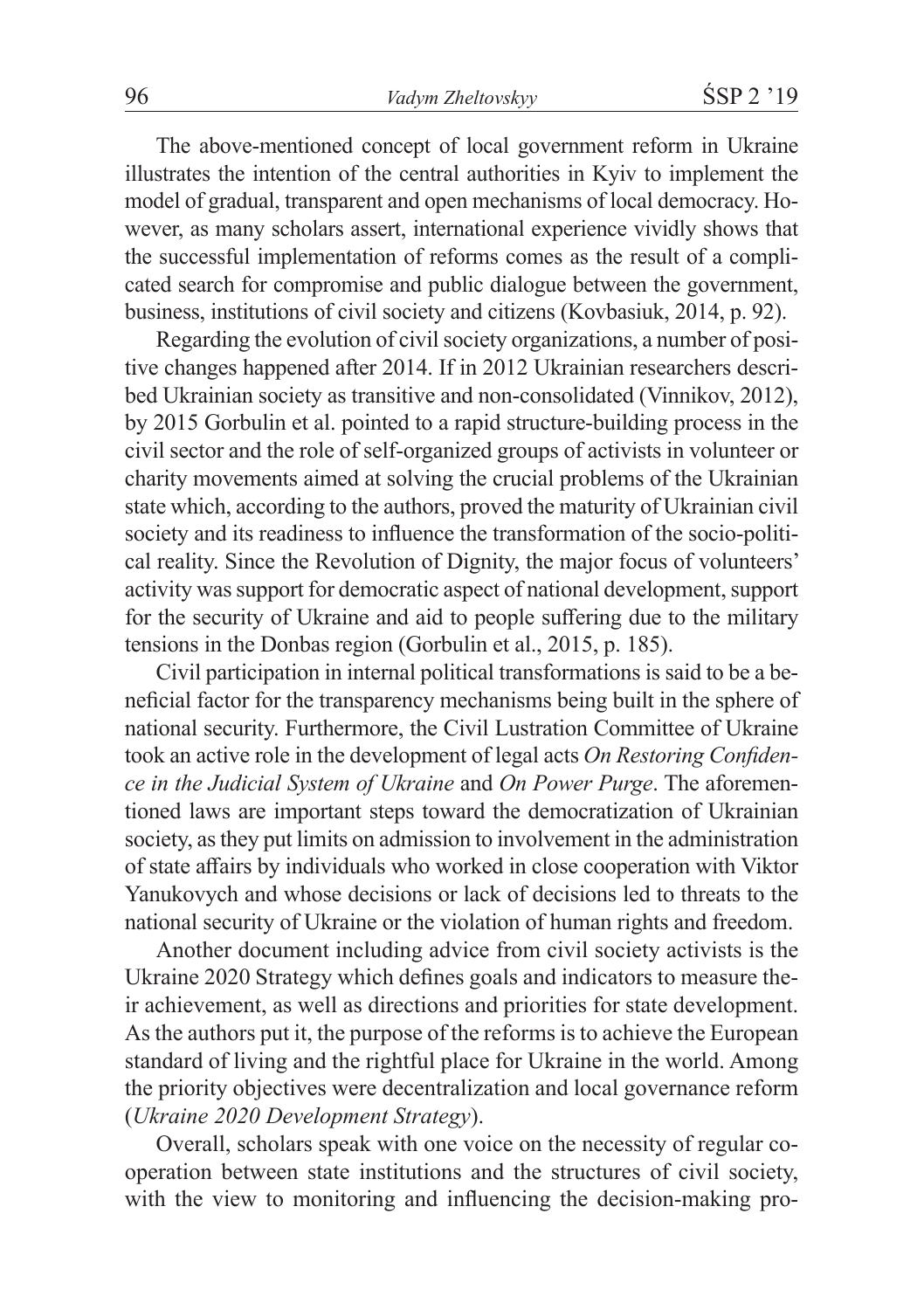cess. In order to reach qualitative changes in government and successfully implement state policy, reform of the state management system (presidential, parliamentary, government, prosecutor, constitutional) and the implementation of public control should be synchronized. At the same time, active public participation in the formation and implementation of state and local policies became possible as a result of the enhancement of the civil network which operates alongside executive authority bodies (Gorbulin et al., 2015, p. 89).

Speaking about cooperation between social and political actors in Post-Euromaidan Ukraine, it is important to stress the state of international cooperation between Ukrainian and Polish NGOs on the matter of local government reform and their impact on the development of these reforms in Ukraine.

As far as non-governmental organizations are concerned, in 2003 Piotr Kosiewski divided the cooperation between Polish and Ukrainian NGOs after 1989 into three stages:

- 1. 1989–1994 initial period of creating contacts between partners. Mainly this included organizations engaged in parallel activities such as the Education for Democracy Foundation (pol.: *Fundacja Edukacja dla Demokracji*), Helsinki Foundation for Human Rights, KARTA Center Foundation (pol. *Fundacja Ośrodka KARTA*), Polish-Czech-Slovak Solidarity Foundation (pol: *Fundacja Solidarności Polsko-Czesko-Słowackiej*), and the Institute for Democracy in Eastern Europe (IDEE). The period is characterized by the launch of the first international projects. Additionally, donations were provided by U.S. foundations: National Endowment for Democracy, Ford Foundation and Charles Stewart Mott Foundation.
- 2. 1995–1998 this period is characterized by the engagement of Polish NGOs actively carrying out the Polish aspects of international projects. One such example is Foundation in Support of Local Democracy (FSLD) (pol.: *Fundacja Rozwoju Demokracji Lokalnej*), whose representatives were engaged in local government reform in Ukraine.
- 3. Since 1999 significant increase of NGOs cooperating with Ukrainian partner organizations. Practically every respected NGO in Poland has been engaged in different forms of cooperation with Ukrainian counterparts, and a number of local organizations from the Eastern and Southern regions of Poland have expressed their will to cooperate with the Ukrainian side (Kosiewski, 2003, pp. 8–9).

Regarding cooperation trends since 2003, a group of researchers have attempted to analyze the engagement of Polish local government units in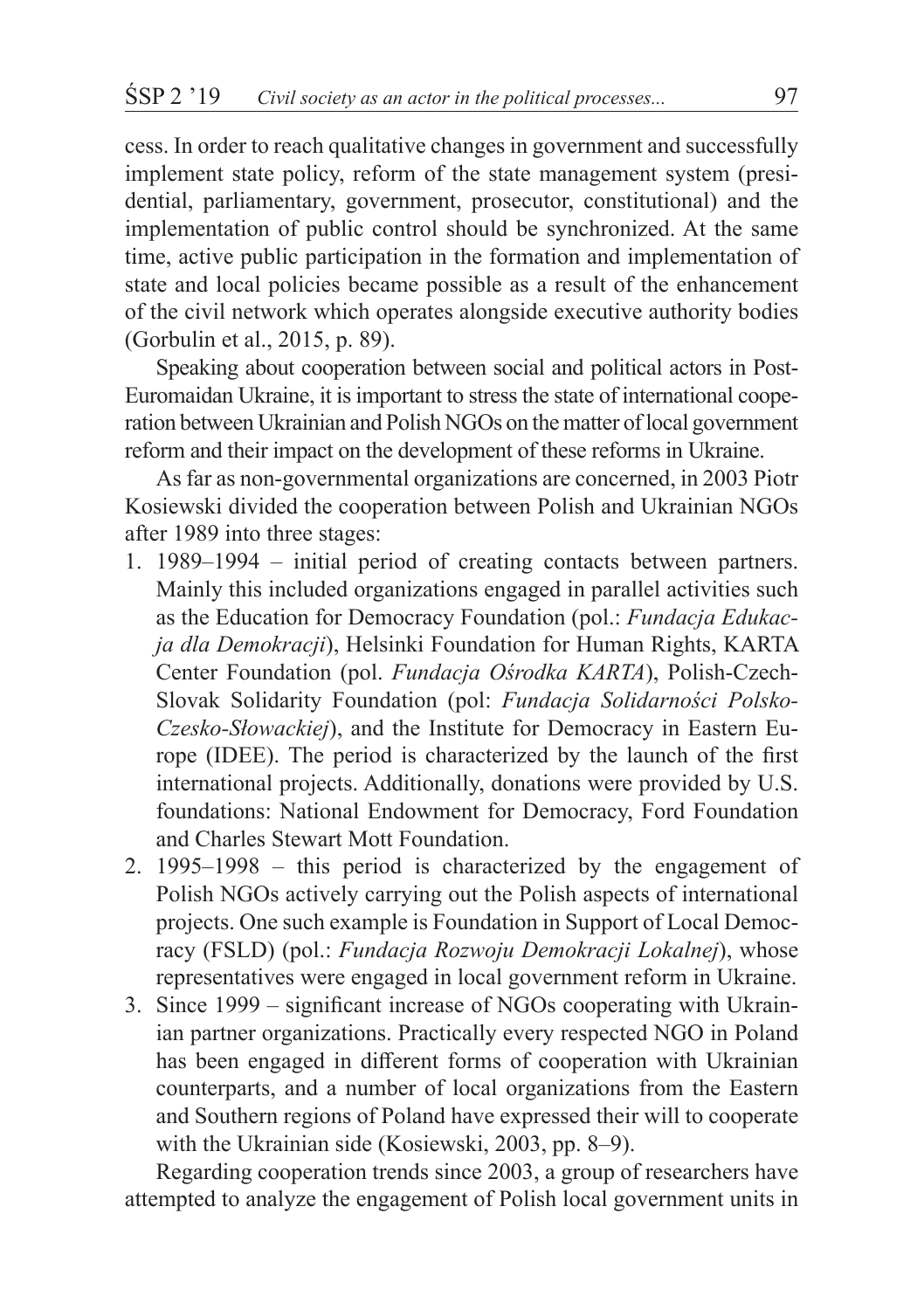implementing of the Eastern Partnership (EaP) Programme. Skorupska asserts that about 70% of local governments in Poland have had foreign partners in recent years, which was influenced by a number of factors such as the size of these units and their geographical location. The importance of geographical position may be enhanced by the fact that at the *gmina* (municipality) level international cooperation is usually not among the top priorities of the local authorities, with the exception of local governments situated in the border regions, where contact with the neighboring country has become commonplace (Skorupska, 2015).

Tarczyńska presents the results of the 2013 Ministry of Administration and Digitalization of Poland's poll of representatives of local and regional government participating in the Eastern Partnership initiative. Regarding the issue of international cooperation, the scale of cooperation with Eastern partnership states was in second position following cooperation with EU member states. Interestingly, at the level of region, 100% of respondents declared that they were involved in cooperation with partners from the EaP, while cooperation with EU member states took second place with 93%. At the level of *powiats* (districts), the balance was practically even, but slightly in favor of the EaP: 56 respondents confirmed cooperation with EU member states, and 58 with states from EaP. At *gmina* level, cooperation within the European Union was clearly more intensive: 215 respondents, compared to 174 respondents cooperating with partners from outside the European Union (Tarczyńska, 2013, pp. 47–49).

Particular attention should be paid to the role of Polish NGOs that have been providing their Ukrainian counterparts with valuable insights into the peculiarities of local governance reform in Poland. The Foundation in Support of Local Democracy might serve as an example of Polish non-governmental engagement in local governance reform assistance in Ukraine. Currently, the project concentrates on support for the model of strategic participatory planning in the municipalities of Western and Central-Northern Ukraine. The purpose of the project is increasing the potential of local authorities and local NGOs in terms of the establishment of participatory mechanisms in the municipality (The Foundation...).

The Foundation in Support of Local Democracy also participates in a number of international projects on decentralization and local government reform in Ukraine financed by international donors. One example is the Decentralization Offering Better Results and Efficiency (DOBRE) program aimed at directing technical and financial assistance at the local level, with particular focus on newly formed amalgamated territorial units. Addi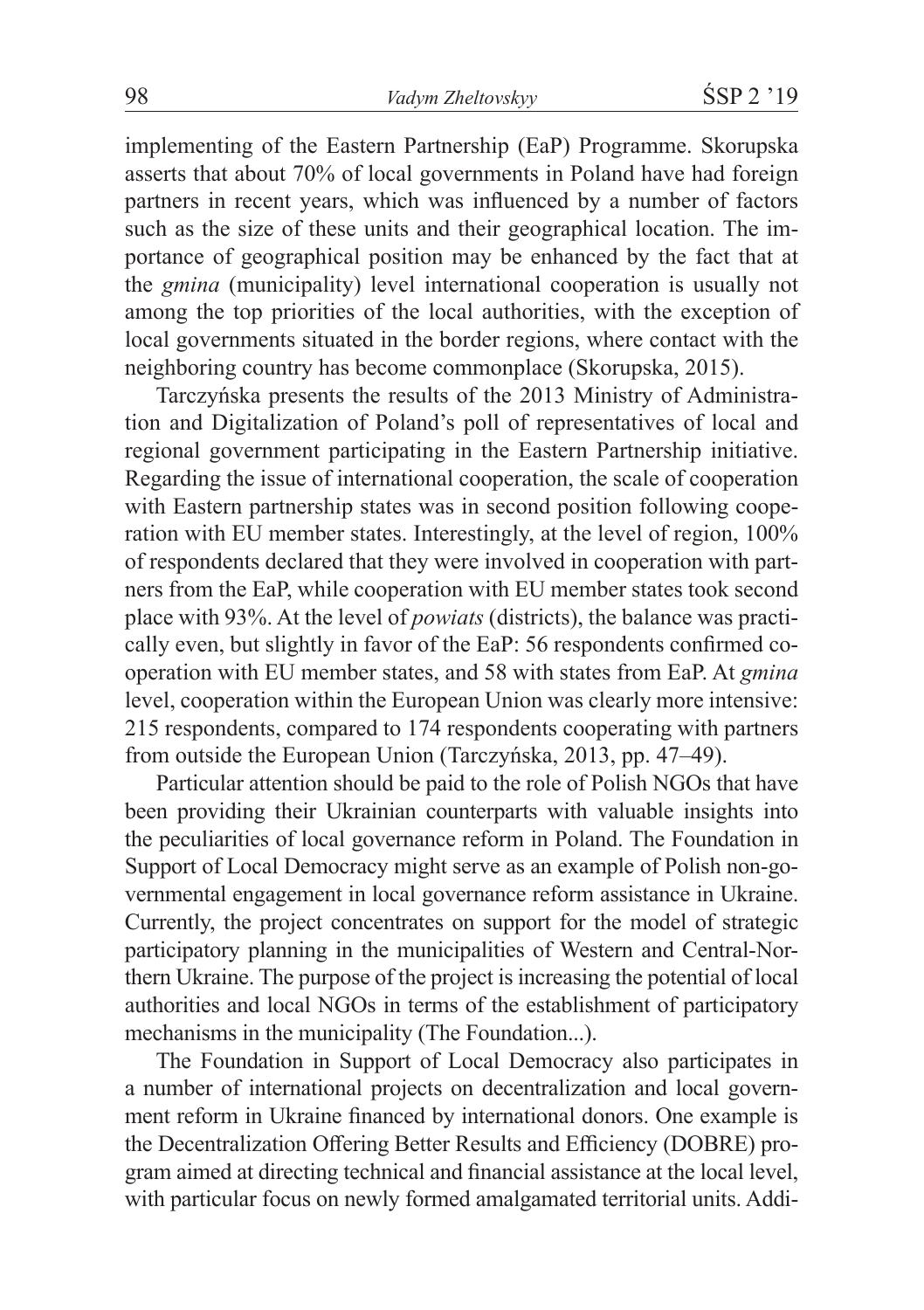tionally, the main emphasis is placed on the issue of increasing the quality of public services, local economic growth, and creating grounds for better civil engagement (*Decentralization Offering*...).

These examples illustrate the significant scale of international engagement in the decentralization processes in Ukraine and the continuous attempts to motivate civil society to participate in local initiatives.

Regarding international expertise on the topic of civil society in Ukraine, the *Report on CSO Sustainability Index for Central and Eastern Europe and Eurasia*, *2018 Freedom House Report on Nations in Transit*, and *2018 CIVICUS State of Civil Society Report* have been taken into consideration in order to track and analyze the main changes regarding the overall development of civil society.

The latest study is focused on the 2016 CSO Sustainability Index for Central and Eastern Europe and Eurasia. This index analyzes and assigns scores to seven interrelated dimensions: legal environment, organizational capacity, financial viability, advocacy, service provision, infrastructure, and public image (2016 SCO Sustainability Index). Once again, the issue of decentralization and local governance was highlighted as the top priority of the new Ukrainian government under the leadership of current Prime Minister Volodymyr Groysman. More importantly, the authors of the report define civil society as "one of the strongest actors in Ukraine's democratic transition."

Among the positive changes in the functioning of civil society organizations (CSOs), the following are stressed: strategic planning of the leading CSOs, and the proactive position and positive dynamics of the engagement of CSOs in the decision-making process. In terms of the negative aspects, the report points to the limited funding available due to the economic crisis (2016 CSO Sustainability Index).

Meanwhile, in its latest report *Nations in Transit 2018: Ukraine*, Freedom House classified Ukraine as a "Transitional Government or Hybrid Regime," giving it a 4.64 score for democracy. Traditionally, seven characteristics have been taken into account: Electoral Process; Civil Society; Independent Media; National Democratic Governance; Local Democratic Governance; Judicial Framework and Independence; Corruption. The ratings are based on a scale of 1 to 7, with 1 representing the highest level of democratic progress and 7 the lowest.

For the first time since 2014, the Civil Society rating declined from 2.50 to 2.75 due to a number of legal initiatives aimed at civil society activists, including a requirement to provide information on tax reporting. At the same time, it is of equal importance that the positive dynamic in Local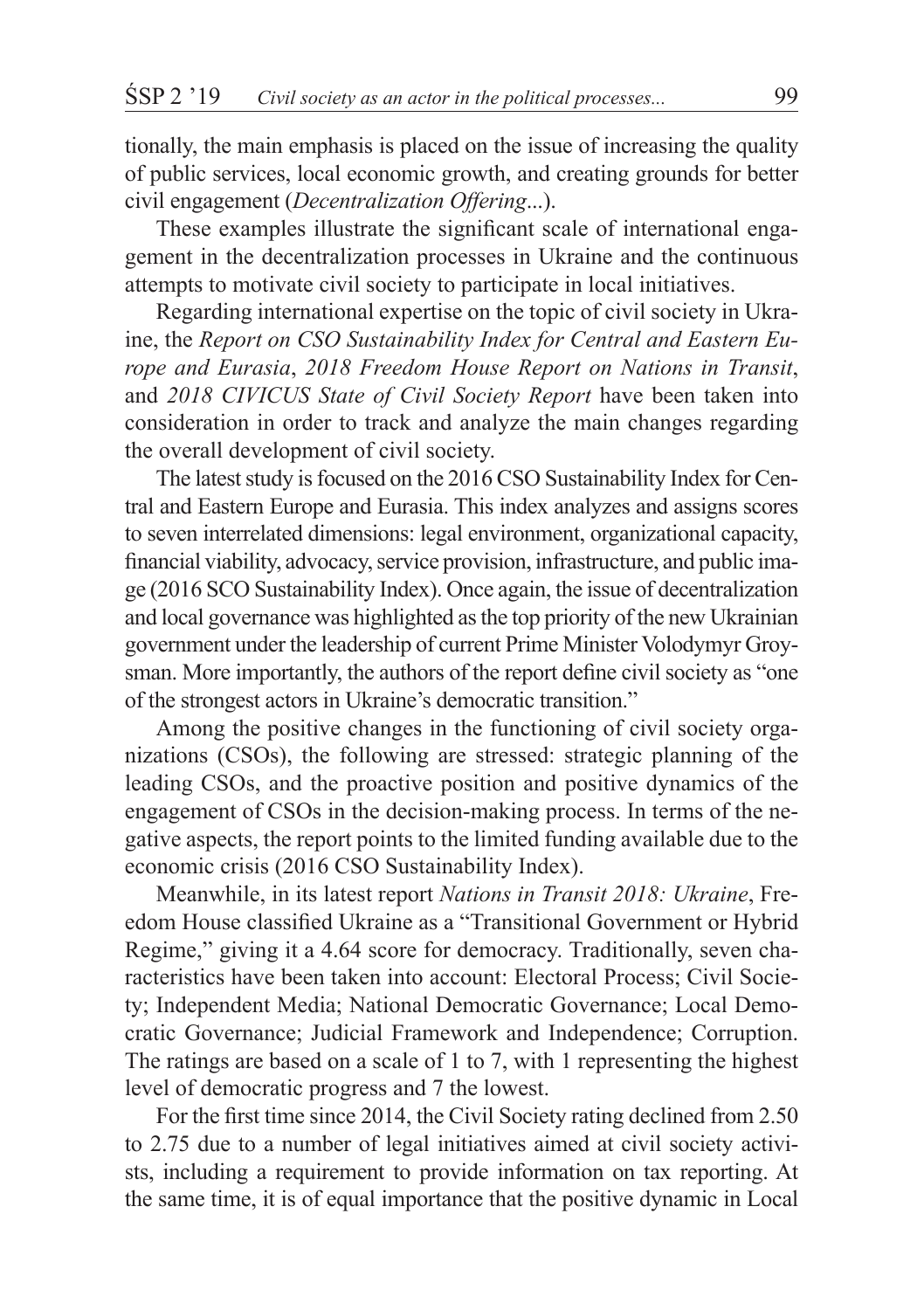Democratic Government ratings continued and improved from 5.00 to 4.75 (2018 Nations in Transit Report). One of the main reasons for this trend was the continuation of the decentralization and local governance reform and the adoption of the legal acts presented in the previous part of the article.

According to the 2018 CIVICUS report, Ukraine remained in the 'obstructed' category. This indicator has 5 categories: closed, repressed, obstructed, narrow and open. At the same time, the report stresses the significant role of civil society in establishing a functional democracy and protecting human rights (2018 CIVICUS report).

## **Conclusions**

The analysis conducted above leads to a number of conclusions regarding the evolution of civil society role in political processes, focusing on the example of local governance transformation in Ukraine. The study of legal acts and development strategies deliberated by civil organizations or with their active participation, as well as analysis of cooperation traditions between officials and active citizens, has positively verified the hypothesis and has given grounds for positive expectations regarding the future of civil participation in the decision-making processes.

The conducted analysis leads to the following conclusive remarks:

- even though full decentralization of power is impossible without certain changes to the Ukrainian Constitution, the reform of local government has continued, with the increasing engagement of civil society actors. As a result, the number of amalgamated territorial units is constantly growing, which gives local communities the chance to shape their own policies and implement transformations. Moreover, civil society has started to take an active part in institutional changes and the development of a legal basis for the implementation of changes;
- analysis of the cooperation between Ukrainian and Polish NGOs, as well as existing programs of international support for the decentralization processes in Ukraine, have created ground for the engagement of Ukrainian NGOs in the process of reform implementation. However, according to a number of scholars, international donors should reconsider the support mechanisms for local grassroots groups, who are often not included in the analyzed projects;
- even though international reports on civil society in Ukraine present a number of potential threats and factors that negatively influence its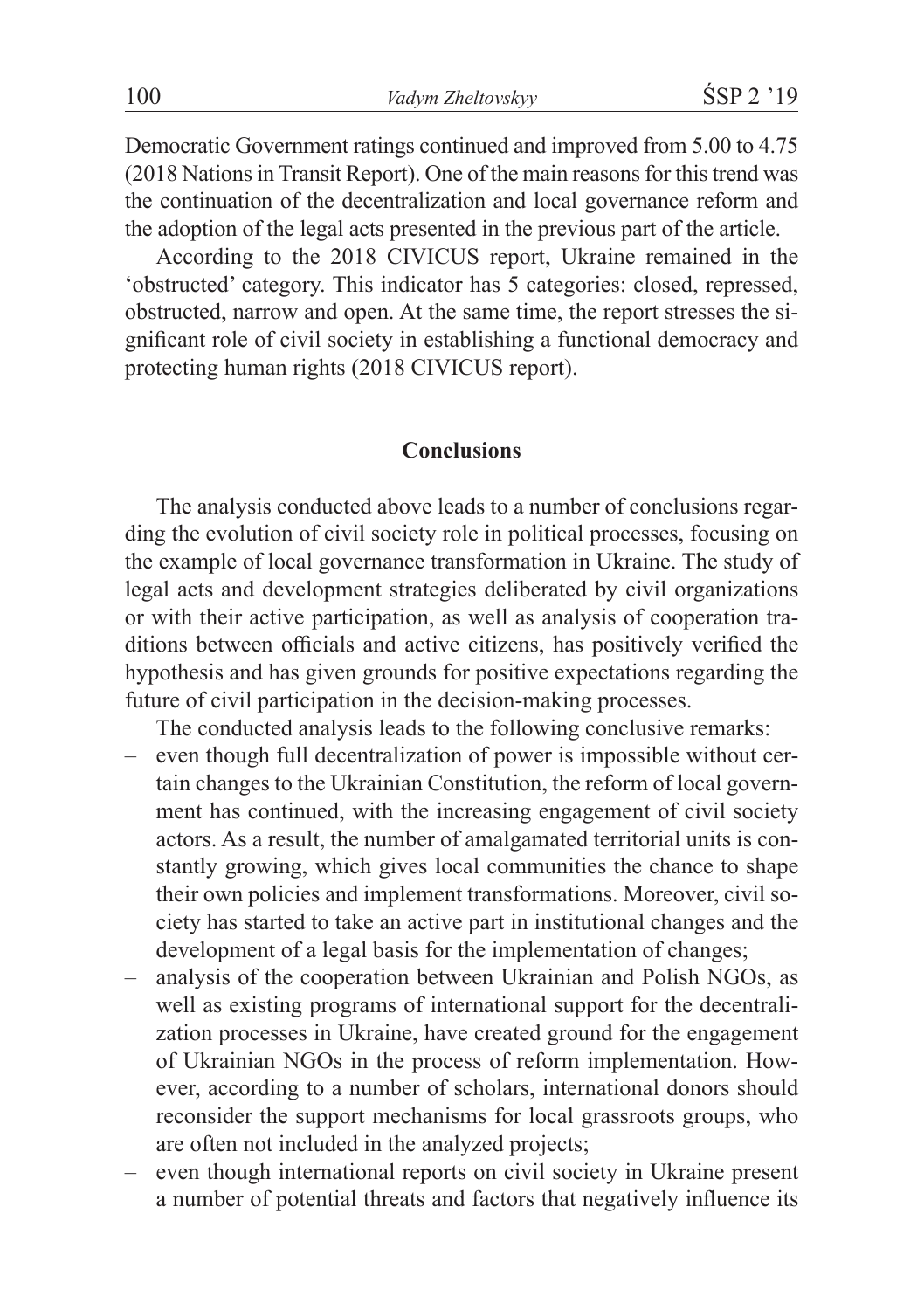development and opportunities for civil participation, evidence in favor of growing civic engagement in decision-making processes brings positive expectations regarding the strengthening of civil society. However, it remains to be seen whether the upcoming 2019 elections will change the state's approach to the engagement of civil activists in local and regional initiatives.

The final conclusion is that there is no conclusion. Civic participation in Ukraine is a process of a dynamic nature. As a matter of fact, the research has verified the hypothesis that civil society in Ukraine has become an active actor on the Ukrainian political scene in the post-Euromaidan period, and continues to have a significant influence on the decentralization processes mentioned above.

## **References**

#### **Legal Acts on Local Government Reform in Ukraine (in Ukrainian)**

- *Draft Law on Amendments to the Constitution of Ukraine (concerning the decentralization of power)*, http://w1.c1.rada.gov.ua/pls/zweb2/webproc4\_1?pf3511= 55812, 3.10.2018.
- *Bill "On Restoring Confidence in the Judicial System of Ukraine"*, http://w1.c1. rada.gov.ua/pls/zweb2/webproc4\_1?pf3511=50133, 2.10.2018.
- *Bill "On Power Purge"*, http://zakon4.rada.gov.ua/laws/show/1682-18, 2.10.2018.
- *National Strategy on Promotion of Civil Society in Ukraine in 2016–2020*, http:// zakon4.rada.gov.ua/laws/show/68/2016/paran20#n20, 3.10.2018.
- *National Strategy on Promotion of Civil Society in Ukraine adopted in 2012*, http:// zakon4.rada.gov.ua/laws/show/212/2012, 3.10.2018.
- *Order of Cabinet of Ministers of Ukraine "On approval of the Concept of reforming the local self-government and territorial organization of power in Ukraine"*, http://zakon4.rada.gov.ua/laws/show/333-2014-%D1%80, 1.10.2018.
- *The Constitution of Ukraine*, http://zakon5.rada.gov.ua/laws/show/254%D0%BA/96- %D0%B2%D1%80, 1.10.2018.

#### **Monographs and Academic Articles:**

- Adler R., Goggin J. (2005), *What Do We Mean By "Civic Engagement"?*, "Journal of Transformative Education".
- Barrett M, Brunton-Smith I. (2014), *Political and Civic Engagement and Participation: Towards an Integrative Perspective*, "Journal of Civil Society", 10(1).
- Barret M., Zani B. (2015), *Political and Civic Engagement: Multidisciplinary perspectives*, Routledge.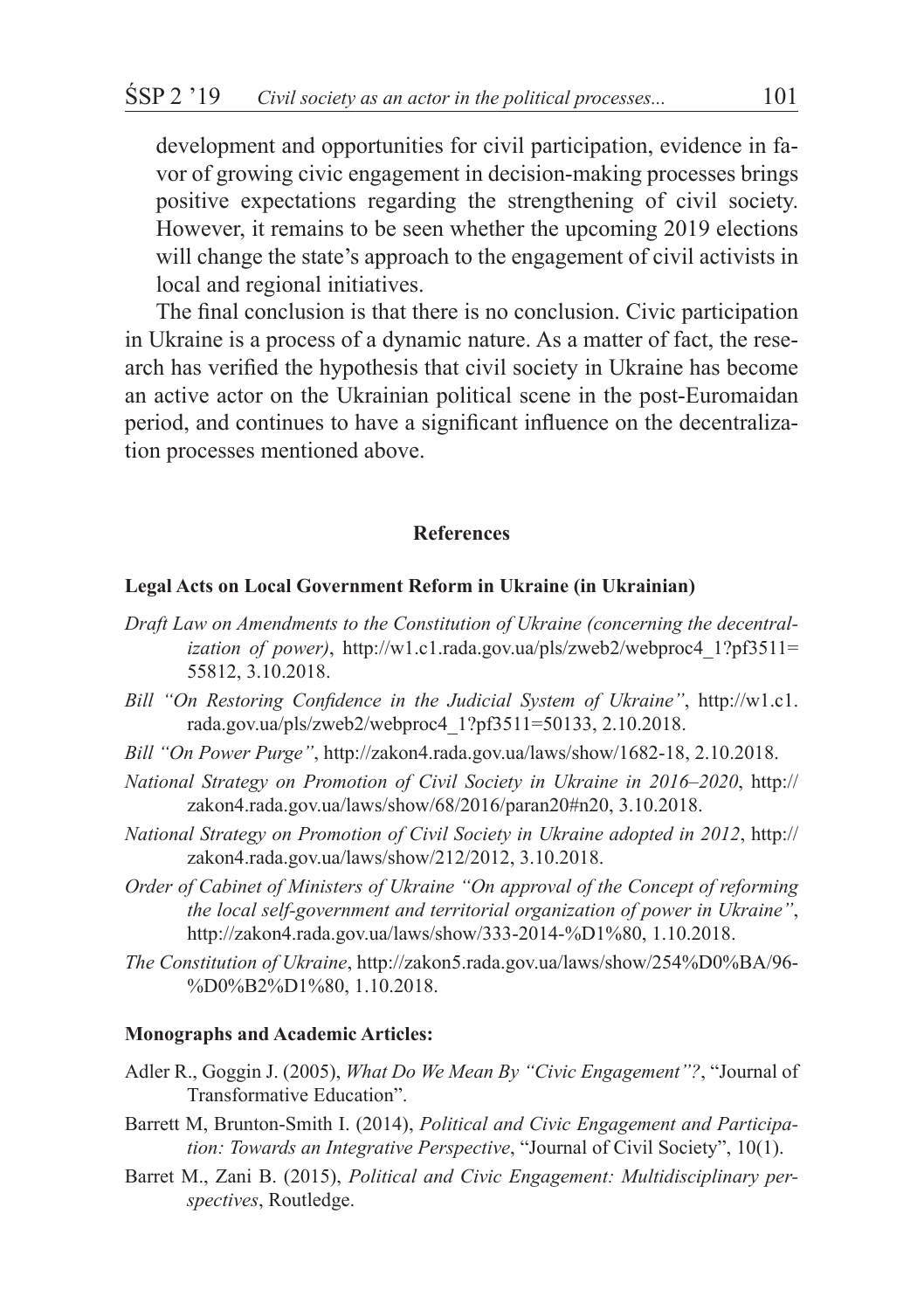- Boulègue M., Lutsevych O., Marin A. (2018), *Civil Society Under Russia's Threat: Building Resilience in Ukraine, Belarus and Moldova*, https://www.chathamhouse.org/sites/default/files/publications/research/2018-11-08-civil-society-russia-threat-ukraine-belarus-moldova-boulegue-lutsevych-marin.pdf, 1.10.2018.
- Burlyuk O., Shapovalova N., Zarembo K. (2017), *Introduction to the Special Issue Civil Society in Ukraine: Building on Euromaidan Legacy*, "Kyiv-Mohyla Law and Politics Journal" 3.
- Christensen R. K., Rakhimkulov E. R., Wise C. R. (2005), *The Ukrainian Orange Revolution brought more than a new president: What kind of democracy will the institutional changes bring?*, "Communist and Post-Communist Studies", vol. 38.
- Diuk N. (2014), *Finding Ukraine*, "Journal of Democracy", July, vol. 25, no. 3.
- Diuk N. (2006), *The Triumph of Civil Society*, in: *Revolution in Orange: the Origins of Ukraine's Democratic Breakthrough*, eds. A. Aslund, M. McFaul, Carnegie Endowment for International Peace, Washington, DC.
- Forbrig J., Demes P. (2007), *Reclaiming Democracy. Civil Society and Electoral Change in Central and Eastern Europe*, The German Marshall Fund, Washington.
- Frye T. (1997), *A politics of institutional choice in post-communist presidencies*, "Comparative Political Studies", vol. 30, no. 5.
- Gorbulin V., Vlasiuk O. (2015), *Analityczna dopovid do shchrichnogo poslannia prezydenta Ukrainy do Verhovnoi Rady "Pro zovnishne i vnutrishne stanovyshche Ukrainy v 2015 roci"*, Kyiv.
- Harnec O., Honcharuk O., Dmytruk N., Tkachuk A. (2013), *Decentralization in Ukraine: Sociological Point of View*, Kyiv.
- Izha M., Krupnyk A. (2012), *Transformacija publichnogo upravlinnia v umovach socialno-politychnoi moderrnizaciji Ukrainy*, in: *Aktualni problemy derzhavnogo upravlinnia*, Odesa.
- Karatnycky I., Ackerman P. (2005), *How Freedom is Won. From Civic Resistance to Durable Democracy*, Freedom House.
- Kaskiv V., Chupryna I., Zolotariov Y. (2007), *It's Time! Pora and the Orange Revolution in Ukraine*, in: *Reclaiming Democracy. Civil Society and Electoral Change in Central and Eastern Europe*, eds. J. Forbrig, P. Demes, The German Marshall Fund, Washington.
- Kosiewski P. (2003), *Lata doświadczeń i perspektywa europejska*, in: *Polska-Ukraina, Współpraca organizacji pozarządowych*, Fundacja im. Stefana Batorego, Warszawa.
- Ksenicz I. (2018), *Od reformy do reformy. Współpraca władz lokalnych i regionalnych Polski i Ukrainy w latach 1999–2014*, Zalesie Górne.
- Kuzio T. (2001), *Identity and nation-building in Ukraine. Defining the 'Other'*, in: *Ethnicities*, Sage Publication, London.
- Kolodiy A. (2002), *Na shliahu do gromadianskogo suspilstva. Teoretychni zasady i sociokulturni pereumovy demokratychnoi transformaciji v Ukraini*, Lviv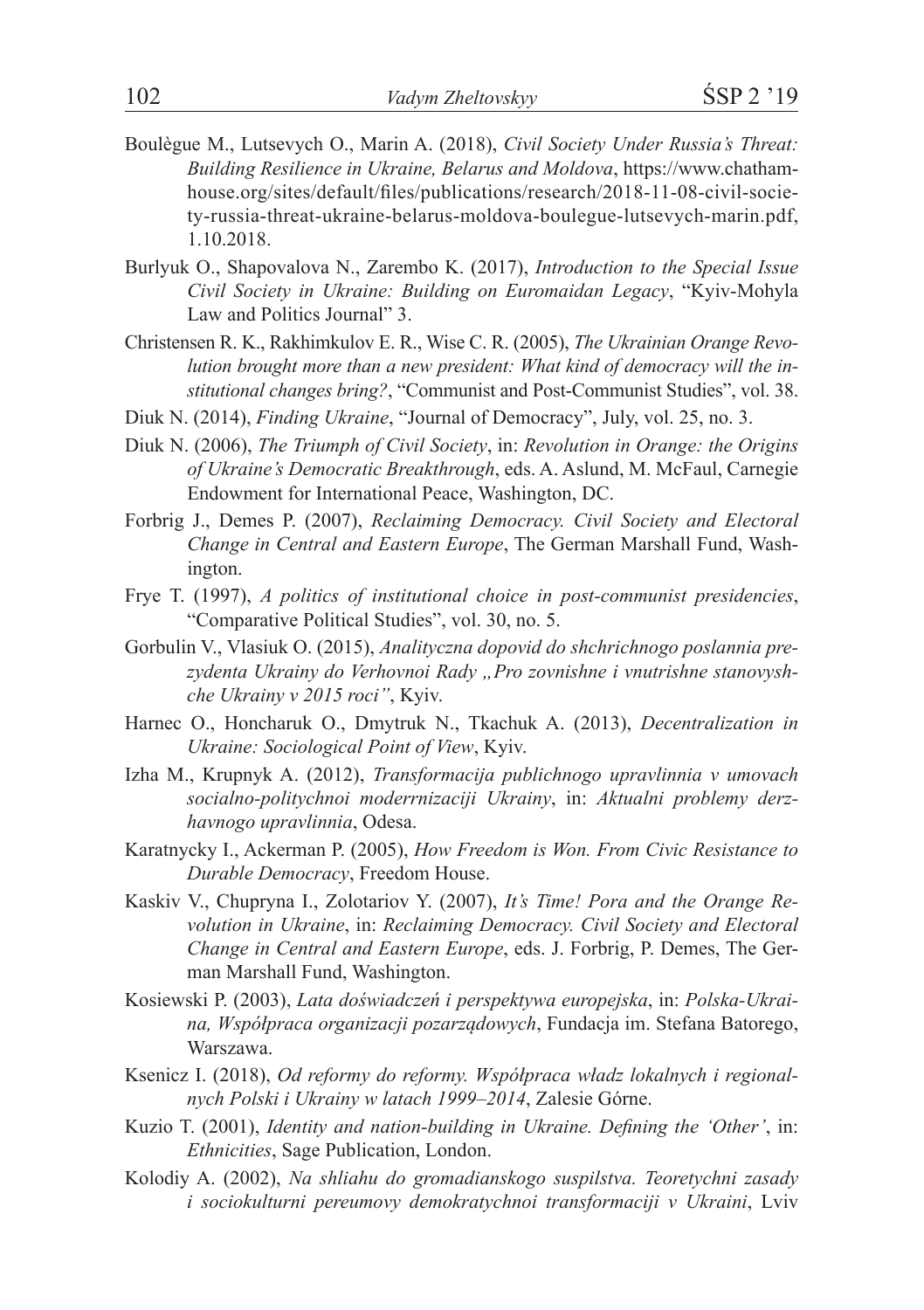Chervona Kalyna, http://political-studies.com/wp-content/uploads/2010/01/ Kolodiy\_Na\_Slyahu.pdf, 2.10.2018.

- Kovbasiuk Y. (2014), *Misceve samovriaduvannia v Ukraini: suchasnyi stan ta osnovni napriamy modernizacii*, Kyiv.
- Levine P. (2013), *We Are the Ones We Have Been Waiting For*, Oxford University Press.
- Levine P., Lee M. (2016), *A new Model for Citizen Engagement*, in: *Stanford Social Innovation Review*, https://ssir.org/articles/entry/a\_new\_model\_for\_citizen\_ engagement.
- Marchenko A. (2014), *Comparisons of Civic Engagement in Europe: Evidence from European Values Study*, "Slovak Journal of Political Science", vol. 14, no. 4.
- Lutsevych O. (2013), *How to Finish a Revolution: Civil Society and Democracy in Georgia, Moldova and Ukraine*, Chatham House.
- Schock K. (2015), *Civil Resistance: Perspectives on Nonviolent Struggle*, University of Minnesota Press.
- Shapovalova N. (2019), *Assessing Ukrainian Grassroots Activism Five Years After Euromaidan*, https://tinyurl.com/y688rgkc, 2.10.2018.
- Sirianni C. (2009), *Investing in Democracy: Engaging Citizens in Collaborative Governance*, Brookings Institution Press, Washington, D.C.
- Skorupska A. (2015), *The Role of Local Governments in National Foreign Policy in Poland*, in: *Strategic File*, eds. M. Zaborowski, W. Lorenz, no. 7 (70), PISM.
- Sołtan K. (2014), *The Emerging Field of a New Civils*, in: *Civil Studies. Bringing Theory to Practice*, eds. P. Levine, K. Sołtan, Washington.
- Taczyńska J. (2013), *Współpraca polskich jednostek samorządu terytorialnego z władzami regionalnymi i lokalnymi oraz innymi podmiotami z państw objętych inicjatywą Partnerstwa Wschodniego*, http://www.umww.pl/attachments/ article/36935/Partnerstwo%20Wschodnie%20%E2%80%93%20Samorzady. pdf, 1.10.2018.
- Vinnikov O. (2012), *Pokaznyky rozvytku gromadianskogo suspilstva v Ukraini*, Kyiv.
- Umland A., Levitas A., Rabinovych M. (2018), *From Amalgamation of Local Communities to a New Governance System in Post-Euromaidan Ukraine*, 19.06.2018, http://neweasterneurope.eu/2018/06/19/amalgamation-local-communitiesnew-governance-system-post-euromaidan-ukraine/, 7.10.2018.
- Way L. (2014), *Civil Society and Democratization, Journal of Democracy*, vol. 25, no. 3.
- Worschech S. (2017), *New Civic Activism in Ukraine: Building Society from Scratch?, Civil Society in Ukraine: Building on Euromaidan Legacy*, "Kyiv-Mohyla Law and Politics Journal" 3.
- Zukin et al. (2006), *A New Engagement? Political Participation, Civic Life, and the Changing American Citizen*, Oxford University Press.

#### **Reports, Articles, Summaries**

2018 CIVICUS report, *People Power Under Attack*, https://www.civicus.org/index. php/media-resources/reports-publications.